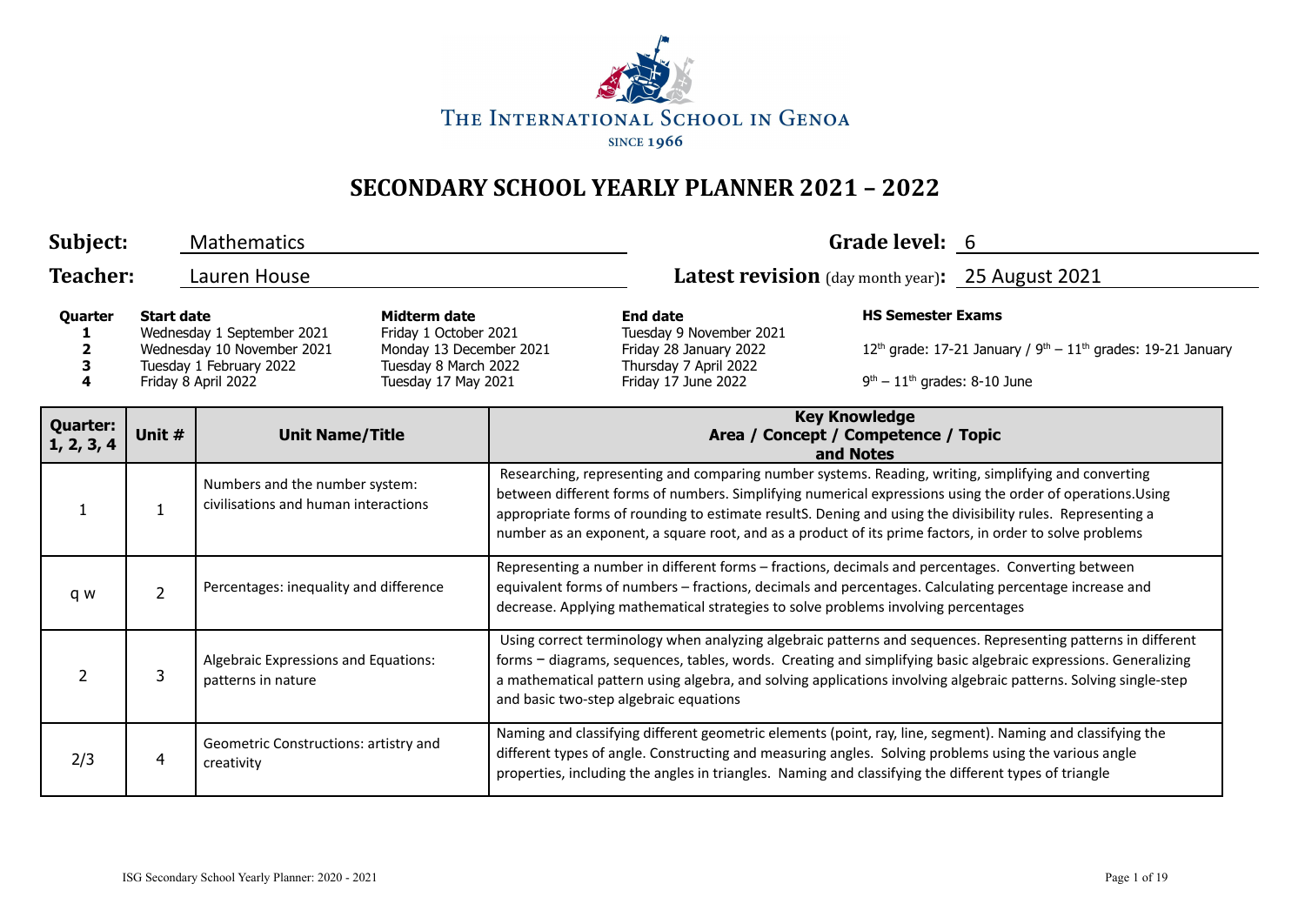

|     |              | Fractions: human connections                         | Representing and comparing fractions in different forms. Simplifying different forms of fractions. Using the four<br>number operations (addition, subtraction, multiplication and division) with fractions. Applying mathematical<br>strategies to solve problems involving fractions                                                                                                                                                                           |
|-----|--------------|------------------------------------------------------|-----------------------------------------------------------------------------------------------------------------------------------------------------------------------------------------------------------------------------------------------------------------------------------------------------------------------------------------------------------------------------------------------------------------------------------------------------------------|
| 3/4 | <sub>b</sub> | Data management: trends in communities               | Collecting, classifying and representing data. Constructing (by hand and using technology) and interpreting bar<br>graphs, histograms, pie charts and line graphs. Determining the best type of graph to use to represent given<br>data. Reading, interpreting and drawing conclusions from primary and secondary sources of data. Applying<br>mathematical strategies to solve problems involving statistics                                                   |
|     |              | Perimeter, Area and Volume: environmental<br>impacts | Generalizing the relationship between the area and perimeter of a rectangle, and between the areas of a<br>triangle and a rectangle. Finding the perimeter and area of compound 2D shapes. Generalizing the relationship<br>between the area of 2D shapes and the volume of their corresponding prisms. Finding the surface area and<br>volume of regular 3D prisms. Applying mathematical strategies to solve problems involving 2D and 3D<br>geometric shapes |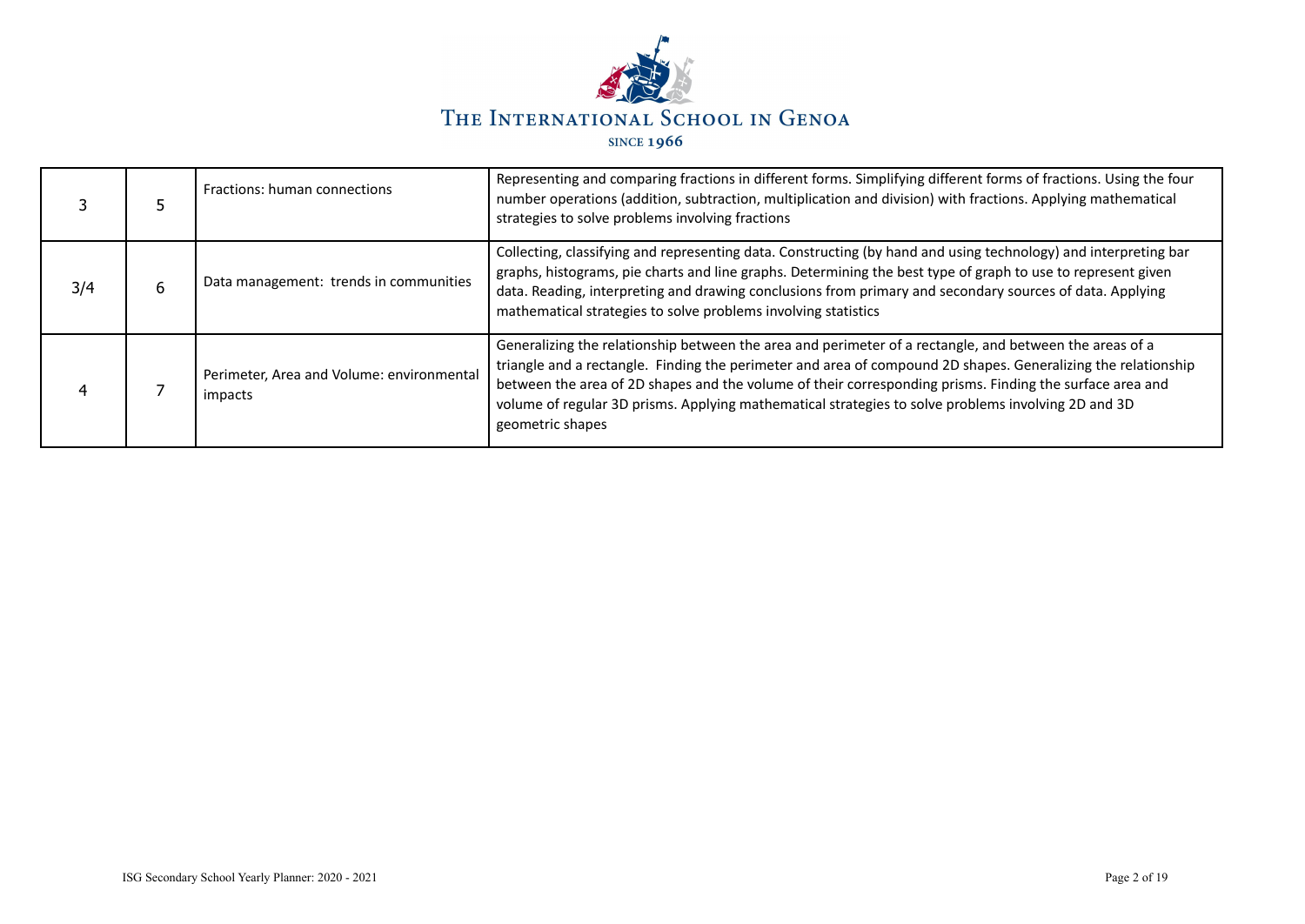

| Subject:                                                                                                                                                                                                                                                                                |        | Physical & Health Education                                                  |                                                                                                                      |                                                                                                                                                                                                                                                                                                   |                                                                          | Grade level: Grade 6 |  |
|-----------------------------------------------------------------------------------------------------------------------------------------------------------------------------------------------------------------------------------------------------------------------------------------|--------|------------------------------------------------------------------------------|----------------------------------------------------------------------------------------------------------------------|---------------------------------------------------------------------------------------------------------------------------------------------------------------------------------------------------------------------------------------------------------------------------------------------------|--------------------------------------------------------------------------|----------------------|--|
| <b>Teacher:</b>                                                                                                                                                                                                                                                                         |        | Lucy Deas                                                                    |                                                                                                                      |                                                                                                                                                                                                                                                                                                   | Latest revision (day month year): September 2021                         |                      |  |
| <b>Start date</b><br>Midterm date<br>Quarter<br>Wednesday 1 September 2021<br>Friday 1 October 2021<br>Wednesday 10 November 2021<br>Monday 13 December 2021<br>$\mathbf{2}$<br>Tuesday 1 February 2022<br>Tuesday 8 March 2022<br>3<br>Tuesday 17 May 2021<br>4<br>Friday 8 April 2022 |        |                                                                              | <b>End date</b><br>Tuesday 9 November 2021<br>Friday 28 January 2022<br>Thursday 7 April 2022<br>Friday 17 June 2022 | <b>HS Semester Exams</b><br>$9th - 11th$ grades: 8-10 June                                                                                                                                                                                                                                        | $12th$ grade: 17-21 January / $9th - 11th$ grades: 19-21 January         |                      |  |
| <b>Quarter:</b><br>1, 2, 3, 4                                                                                                                                                                                                                                                           | Unit # | <b>Unit Name/Title</b>                                                       |                                                                                                                      |                                                                                                                                                                                                                                                                                                   | <b>Key Knowledge</b><br>Area / Concept / Competence / Topic<br>and Notes |                      |  |
| $\mathbf{1}$                                                                                                                                                                                                                                                                            |        | <b>Team Building</b>                                                         |                                                                                                                      | Communication: Learning to work together and communicate effectively within a group using<br>collaborative skills to solve a variety of different problems.                                                                                                                                       |                                                                          |                      |  |
| 1                                                                                                                                                                                                                                                                                       |        | Invasion games (Soccer, Unihockey,<br>Handball, Touch Rugby, Basketball)     |                                                                                                                      | Change: While working in different invasion games students will develop their individual skills and<br>movement in order to move into space effectively. Students will develop research and analyse different<br>structures and strategies that can be used to improve the success of their team. |                                                                          |                      |  |
| $\overline{2}$                                                                                                                                                                                                                                                                          |        | Net Games (Volleyball, Badminton,<br>Table Tennis)                           |                                                                                                                      | <b>Communication:</b> Students will be developing basic net games skills and explore and develop their<br>communication skills in order to be successful when playing a game.                                                                                                                     |                                                                          |                      |  |
| $\overline{2}$                                                                                                                                                                                                                                                                          |        | Creative movement (Dance,<br>Gymnastics, aerobics, yoga)                     |                                                                                                                      | Relationships: Students research and explore different movement styles through dance and gymnastics<br>in order to develop their choreography skills and to create their own sequence of linked movements.                                                                                        |                                                                          |                      |  |
| 3                                                                                                                                                                                                                                                                                       |        | Health Related Fitness (Distance<br>running, Circuit training, Orienteering) |                                                                                                                      | Development: Students will analyse their own healthy habits and develop individual goals in order to<br>improve their health and well-being.                                                                                                                                                      |                                                                          |                      |  |
| 3                                                                                                                                                                                                                                                                                       |        | Striking & Fielding games (Softball,<br>Cricket)                             |                                                                                                                      | Systems: Students will work as part of a team using their striking and fielding skills to develop a system<br>that improves their team's ability to perform together as a group.                                                                                                                  |                                                                          |                      |  |
| 4                                                                                                                                                                                                                                                                                       |        | Track and field athletics (Running,<br>Jumping and throwing events)          |                                                                                                                      | Development: Students will develop their individual athletic skills and using research and analysis will<br>explore different techniques in order to improve individual performance.                                                                                                              |                                                                          |                      |  |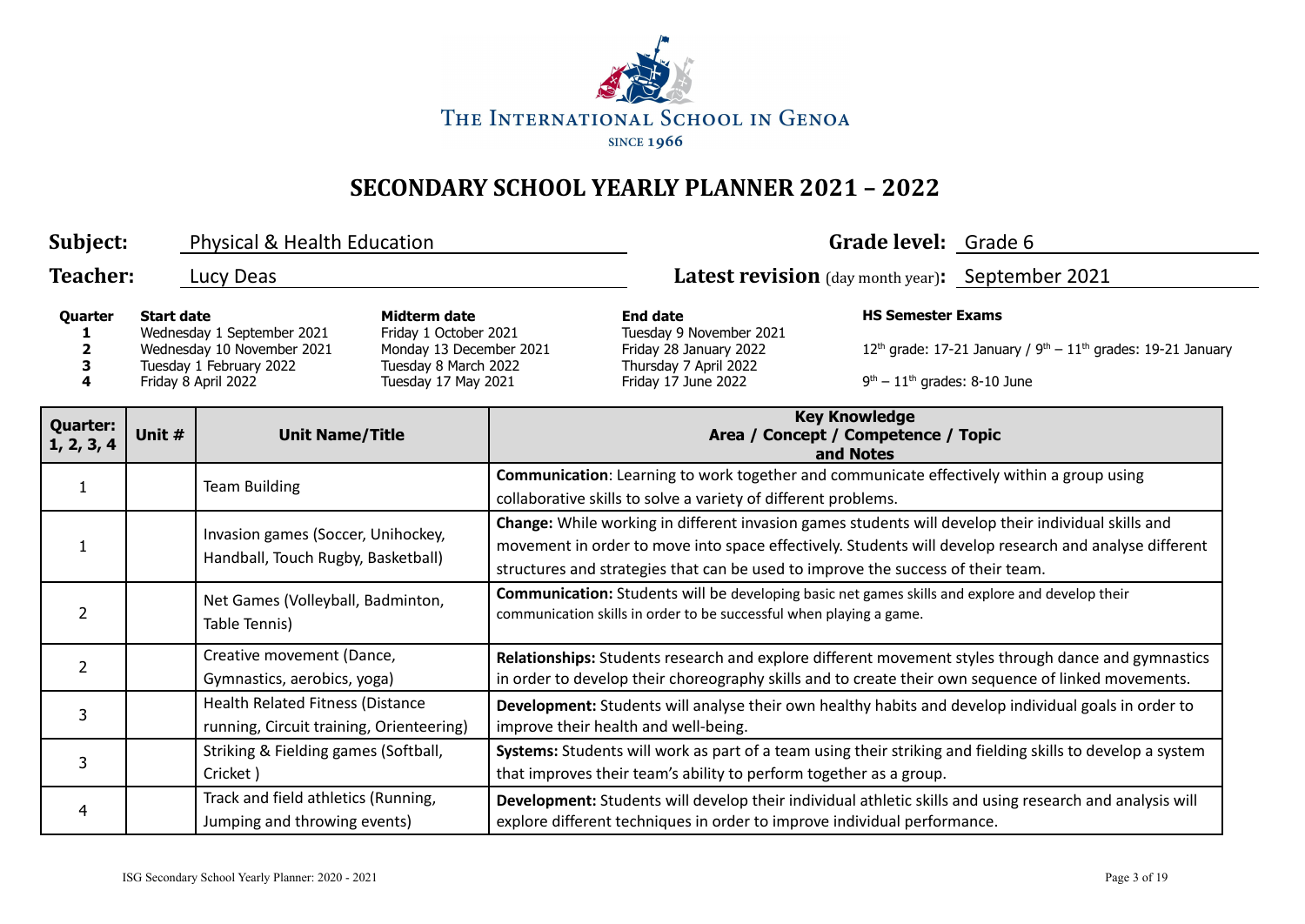

| Subject:                      |                                                               | Educazione civica                                                                                                                                                                                                                                  |  |                                                                                                                                  |                                                                                                                      | Grade level: 6                                             |                                                                                  |  |
|-------------------------------|---------------------------------------------------------------|----------------------------------------------------------------------------------------------------------------------------------------------------------------------------------------------------------------------------------------------------|--|----------------------------------------------------------------------------------------------------------------------------------|----------------------------------------------------------------------------------------------------------------------|------------------------------------------------------------|----------------------------------------------------------------------------------|--|
| <b>Teacher:</b>               |                                                               | <b>Borselli</b>                                                                                                                                                                                                                                    |  |                                                                                                                                  | <b>Latest revision</b> (day month year): $30/8/2021$                                                                 |                                                            |                                                                                  |  |
| Quarter<br>4                  |                                                               | Midterm date<br><b>Start date</b><br>Wednesday 1 September 2021<br>Friday 1 October 2021<br>Monday 13 December 2021<br>Wednesday 10 November 2021<br>Tuesday 1 February 2022<br>Tuesday 8 March 2022<br>Friday 8 April 2022<br>Tuesday 17 May 2021 |  |                                                                                                                                  | <b>End date</b><br>Tuesday 9 November 2021<br>Friday 28 January 2022<br>Thursday 7 April 2022<br>Friday 17 June 2022 | <b>HS Semester Exams</b><br>$9th - 11th$ grades: 8-10 June | 12 <sup>th</sup> grade: 17-21 January / $9^{th} - 11^{th}$ grades: 19-21 January |  |
| <b>Quarter:</b><br>1, 2, 3, 4 | Unit #                                                        | <b>Unit Name/Title</b>                                                                                                                                                                                                                             |  | <b>Key Knowledge</b><br>Area / Concept / Competence / Topic<br>and Notes                                                         |                                                                                                                      |                                                            |                                                                                  |  |
|                               |                                                               | La Repubblica Italiana e la Costituzione                                                                                                                                                                                                           |  | Le leggi dell Stato, la nascita della Costituzione                                                                               |                                                                                                                      |                                                            |                                                                                  |  |
|                               | $\mathbf{2}^{\prime}$                                         | I diritti e i doveri                                                                                                                                                                                                                               |  | I principi fondamentali                                                                                                          |                                                                                                                      |                                                            |                                                                                  |  |
| $\overline{2}$                | 3                                                             | La struttura dello Stato italiano                                                                                                                                                                                                                  |  | Parlamento, Governo, Presidente della Repubblica, Magistratura, Corte costituzionale, Pubblica<br>Amministrazione ed Enti Locali |                                                                                                                      |                                                            |                                                                                  |  |
| 3                             | 4                                                             | Due diritti fondamentali: lavoro e salute                                                                                                                                                                                                          |  | Cittadinanza, Stato e tutela del lavoro, educazione alla salute                                                                  |                                                                                                                      |                                                            |                                                                                  |  |
| 4                             | L'Unione Europea e gli altri organismi<br>5<br>internazionali |                                                                                                                                                                                                                                                    |  | La storia della UE, le istituzioni, gli organi, la carta dei diritti fondamentali, l'ONU                                         |                                                                                                                      |                                                            |                                                                                  |  |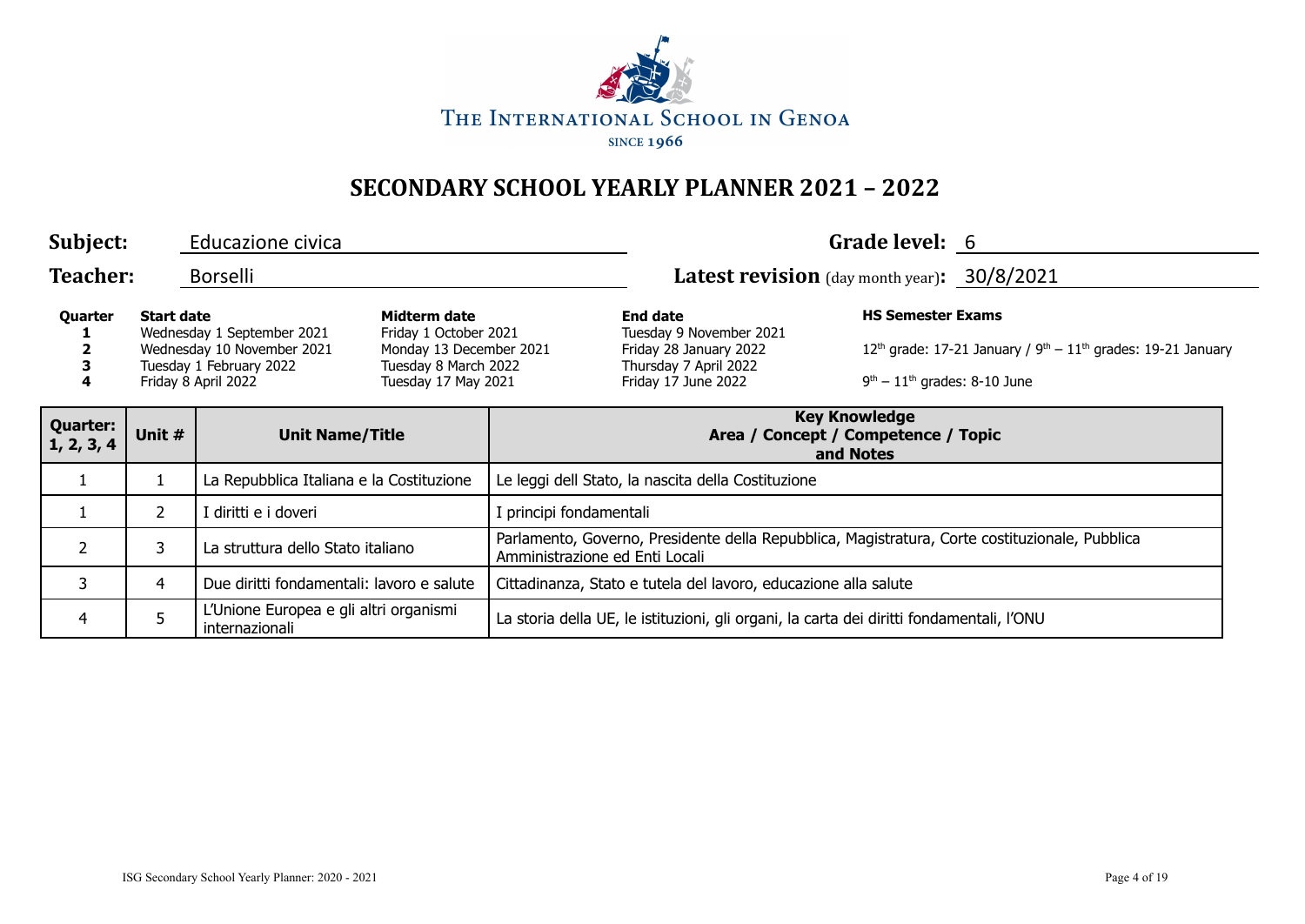

| Subject:                      |                   | Matematica                                                                                                                                                                                                                    | Grade level: 6th                                                                                                                                                                                                                                                       |  |  |  |  |
|-------------------------------|-------------------|-------------------------------------------------------------------------------------------------------------------------------------------------------------------------------------------------------------------------------|------------------------------------------------------------------------------------------------------------------------------------------------------------------------------------------------------------------------------------------------------------------------|--|--|--|--|
| <b>Teacher:</b>               |                   | Margherita Basso                                                                                                                                                                                                              | <b>Latest revision</b> (day month year): $26th$ August 2021                                                                                                                                                                                                            |  |  |  |  |
| Quarter<br>3<br>4             | <b>Start date</b> | Midterm date<br>Wednesday 1 September 2021<br>Friday 1 October 2021<br>Wednesday 10 November 2021<br>Monday 13 December 2021<br>Tuesday 1 February 2022<br>Tuesday 8 March 2022<br>Tuesday 17 May 2021<br>Friday 8 April 2022 | <b>HS Semester Exams</b><br><b>End date</b><br>Tuesday 9 November 2021<br>12 <sup>th</sup> grade: 17-21 January / $9^{th} - 11^{th}$ grades: 19-21 January<br>Friday 28 January 2022<br>Thursday 7 April 2022<br>$9th - 11th$ grades: 8-10 June<br>Friday 17 June 2022 |  |  |  |  |
| <b>Quarter:</b><br>1, 2, 3, 4 | Unit #            | <b>Unit Name/Title</b>                                                                                                                                                                                                        | <b>Key Knowledge</b><br>Area / Concept / Competence / Topic<br>and Notes                                                                                                                                                                                               |  |  |  |  |
| $\mathbf{1}$                  | $\mathbf{1}$      | Gli insiemi                                                                                                                                                                                                                   | Number                                                                                                                                                                                                                                                                 |  |  |  |  |
| $\mathbf{1}$                  | $\overline{2}$    | Numeri naturali e decimali.<br>Espressioni                                                                                                                                                                                    | Number                                                                                                                                                                                                                                                                 |  |  |  |  |
| $\overline{2}$                | 3                 | Numeri e misura                                                                                                                                                                                                               | Number                                                                                                                                                                                                                                                                 |  |  |  |  |
| $\overline{2}$                | $\overline{4}$    | Massimo Comune divisore e<br>Minimo Comune Multiplo                                                                                                                                                                           | Number                                                                                                                                                                                                                                                                 |  |  |  |  |
| 3                             | 5                 | Le frazioni                                                                                                                                                                                                                   | Number                                                                                                                                                                                                                                                                 |  |  |  |  |
| 3                             | 6                 | Gli enti geometrici fondamentali<br>Gli angoli<br>Le rette nel piano e la simmetria                                                                                                                                           | Geometry                                                                                                                                                                                                                                                               |  |  |  |  |
| 4                             | $\overline{7}$    | I Poligoni                                                                                                                                                                                                                    | Geometry                                                                                                                                                                                                                                                               |  |  |  |  |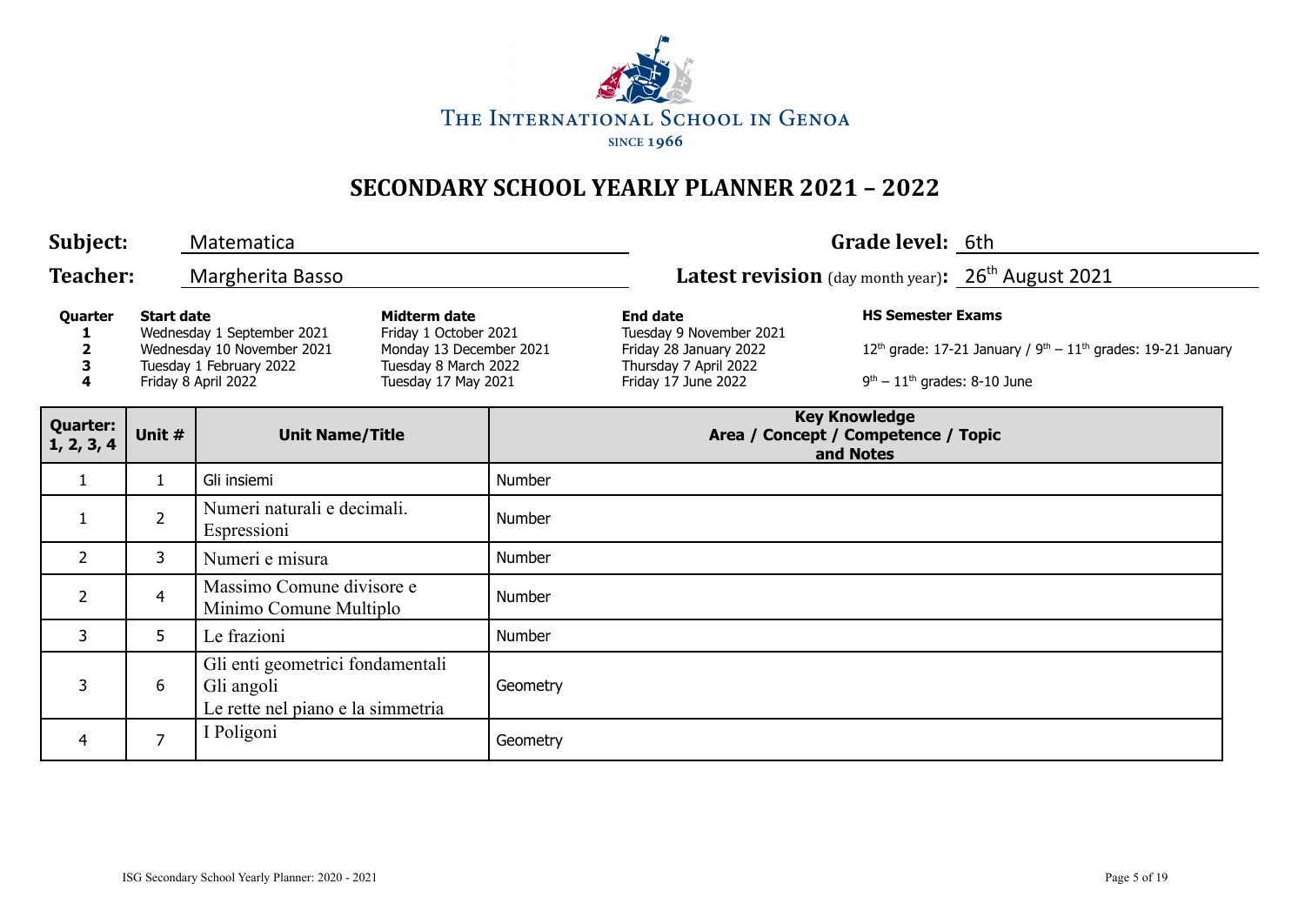

| Subject:                                               |                | Tecnologia                                                                                                                                                                                                                           |  |                                                               |                                                                                                                      | Grade level: 6th                                           |                                                                                  |  |
|--------------------------------------------------------|----------------|--------------------------------------------------------------------------------------------------------------------------------------------------------------------------------------------------------------------------------------|--|---------------------------------------------------------------|----------------------------------------------------------------------------------------------------------------------|------------------------------------------------------------|----------------------------------------------------------------------------------|--|
| <b>Teacher:</b>                                        |                | Margherita Basso                                                                                                                                                                                                                     |  |                                                               | Latest revision (day month year): 26 August 2021                                                                     |                                                            |                                                                                  |  |
| <b>Start date</b><br>Quarter<br>$\mathbf{2}$<br>З<br>4 |                | <b>Midterm date</b><br>Friday 1 October 2021<br>Wednesday 1 September 2021<br>Wednesday 10 November 2021<br>Monday 13 December 2021<br>Tuesday 1 February 2022<br>Tuesday 8 March 2022<br>Friday 8 April 2022<br>Tuesday 17 May 2021 |  |                                                               | <b>End date</b><br>Tuesday 9 November 2021<br>Friday 28 January 2022<br>Thursday 7 April 2022<br>Friday 17 June 2022 | <b>HS Semester Exams</b><br>$9th - 11th$ grades: 8-10 June | 12 <sup>th</sup> grade: 17-21 January / $9^{th} - 11^{th}$ grades: 19-21 January |  |
| <b>Quarter:</b><br>1, 2, 3, 4                          | Unit #         | <b>Unit Name/Title</b>                                                                                                                                                                                                               |  |                                                               | <b>Key Knowledge</b><br>Area / Concept / Competence / Topic<br>and Notes                                             |                                                            |                                                                                  |  |
| $\mathbf{1}$                                           | $\mathbf{1}$   | L'agricoltura                                                                                                                                                                                                                        |  | Agricoltura, Meteorologia, Terreno, Irrigazione, Concimazione |                                                                                                                      |                                                            |                                                                                  |  |
| $\mathbf{1}$                                           | $\overline{2}$ | L'agricoltura                                                                                                                                                                                                                        |  | Piante da frutto, Miglioramento genetico, OGM                 |                                                                                                                      |                                                            |                                                                                  |  |
| $\mathbf{1}$                                           | 3              | Disegno                                                                                                                                                                                                                              |  |                                                               | Le basi del disegno: uso delle squadre e delle righe                                                                 |                                                            |                                                                                  |  |
| 2                                                      | 4              | L'alimentazione                                                                                                                                                                                                                      |  | Principi nutritivi, fabbisogno energetico giornaliero         |                                                                                                                      |                                                            |                                                                                  |  |
| 2                                                      | 5              | Disegno                                                                                                                                                                                                                              |  | La squadratura del foglio                                     |                                                                                                                      |                                                            |                                                                                  |  |
| 2                                                      | 6              | I materiali                                                                                                                                                                                                                          |  | Tipi di materiali, loro caratteristiche, Legno                |                                                                                                                      |                                                            |                                                                                  |  |
| 2                                                      | 7              | I materiali                                                                                                                                                                                                                          |  | Carta, Fibre tessili in generale                              |                                                                                                                      |                                                            |                                                                                  |  |
| 2                                                      | 8              | Disegno                                                                                                                                                                                                                              |  | Costruzioni geometriche di base                               |                                                                                                                      |                                                            |                                                                                  |  |
| 3                                                      | 9              | I Materiali                                                                                                                                                                                                                          |  | Fibre vegetali, Fibre animali, Tecnofibre                     |                                                                                                                      |                                                            |                                                                                  |  |
| 3                                                      | 10             | Disegno                                                                                                                                                                                                                              |  | Divisioni di angoli in parti uguali                           |                                                                                                                      |                                                            |                                                                                  |  |
| 4                                                      | 11             | Materiali                                                                                                                                                                                                                            |  | Ceramica, Vetro                                               |                                                                                                                      |                                                            |                                                                                  |  |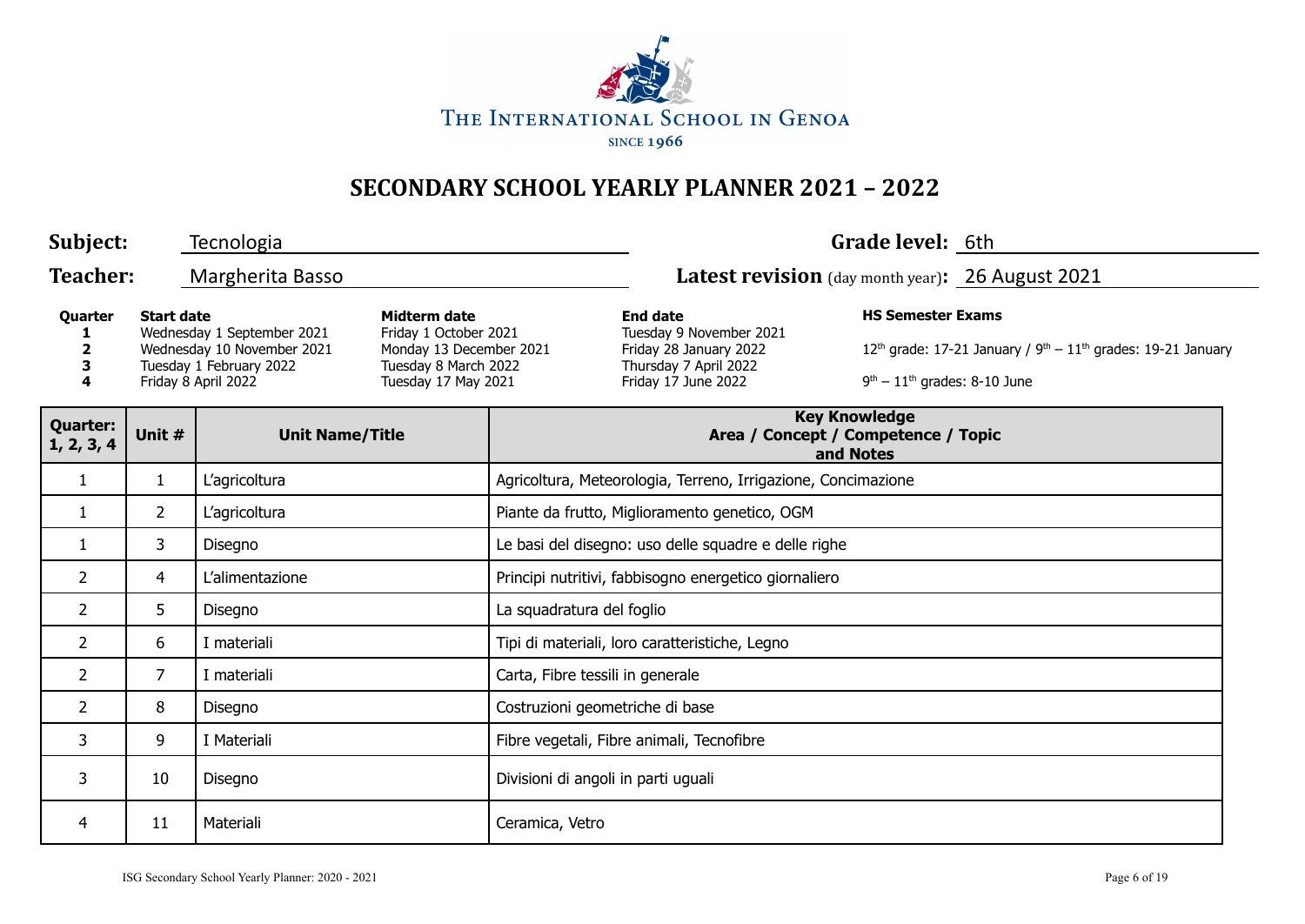

|   | 12 | Materiali | Metalli                          |
|---|----|-----------|----------------------------------|
| 4 | 13 | Materiali | Plastica                         |
|   | 14 | Disegno   | Costruzioni di poligoni regolari |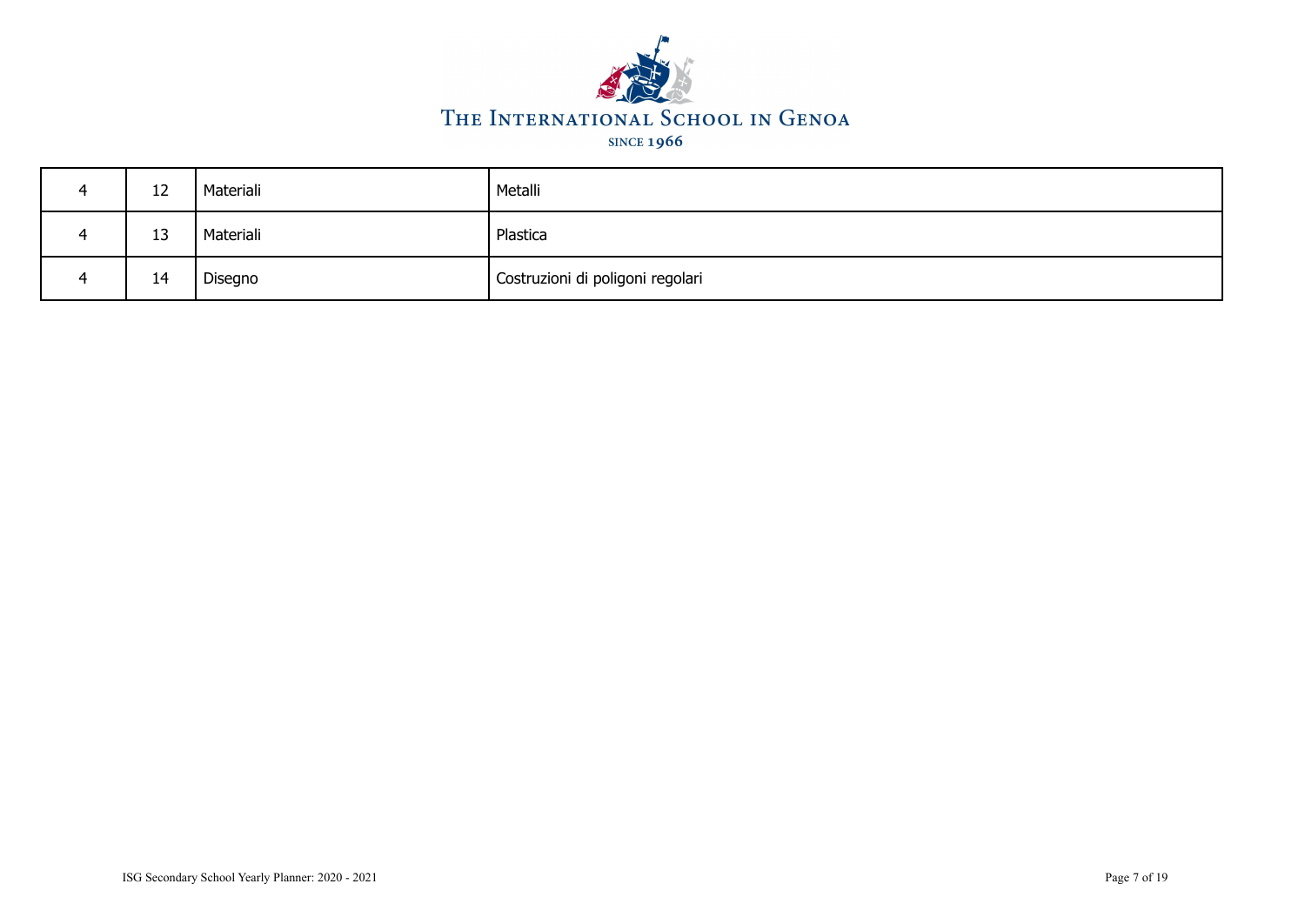

| Subject:                      |                   | Visual Art                                                                                                                                                                                                                    |  |                                                                                                     |                                                                                                                      | Grade level: $6^{th} X$                                                                                                                  |  |  |
|-------------------------------|-------------------|-------------------------------------------------------------------------------------------------------------------------------------------------------------------------------------------------------------------------------|--|-----------------------------------------------------------------------------------------------------|----------------------------------------------------------------------------------------------------------------------|------------------------------------------------------------------------------------------------------------------------------------------|--|--|
| <b>Teacher:</b>               |                   | Valeria De Simoni                                                                                                                                                                                                             |  |                                                                                                     | Latest revision (day month year): 31 August 2021                                                                     |                                                                                                                                          |  |  |
| Quarter<br>4                  | <b>Start date</b> | Midterm date<br>Friday 1 October 2021<br>Wednesday 1 September 2021<br>Wednesday 10 November 2021<br>Monday 13 December 2021<br>Tuesday 1 February 2022<br>Tuesday 8 March 2022<br>Friday 8 April 2022<br>Tuesday 17 May 2021 |  |                                                                                                     | <b>End date</b><br>Tuesday 9 November 2021<br>Friday 28 January 2022<br>Thursday 7 April 2022<br>Friday 17 June 2022 | <b>HS Semester Exams</b><br>12 <sup>th</sup> grade: 17-21 January / $9th - 11th$ grades: 19-21 January<br>$9th - 11th$ grades: 8-10 June |  |  |
| <b>Quarter:</b><br>1, 2, 3, 4 | Unit #            | <b>Unit Name/Title</b>                                                                                                                                                                                                        |  |                                                                                                     | <b>Key Knowledge</b><br>Area / Concept / Competence / Topic<br>and Notes                                             |                                                                                                                                          |  |  |
| 3                             | $\mathbf{1}$      | The Elements of Art                                                                                                                                                                                                           |  | LINE: Studio work. Learning about artworks and artists. Focus on Drawing                            |                                                                                                                      |                                                                                                                                          |  |  |
| 3                             |                   | The Elements of Art                                                                                                                                                                                                           |  | SHAPE: Studio work . Learning about artworks and artists. Focus on Collage                          |                                                                                                                      |                                                                                                                                          |  |  |
| 3                             | $\mathbf{1}$      | The Elements of Art                                                                                                                                                                                                           |  | FORM: Studio work. Learning about artworks and artists. Focus on Sculpture                          |                                                                                                                      |                                                                                                                                          |  |  |
| 4                             | $\mathbf{1}$      | The Elements of Art                                                                                                                                                                                                           |  | COLOR: Studio work. Learning about artworks and artists. Focus on Painting                          |                                                                                                                      |                                                                                                                                          |  |  |
| 4                             | $\mathbf{1}$      | The Elements of Art                                                                                                                                                                                                           |  | SPACE: Studio work. Learning about artworks and artists. Focus on Drawing/Painting                  |                                                                                                                      |                                                                                                                                          |  |  |
| 4                             | $\mathbf{1}$      | The Elements of Art                                                                                                                                                                                                           |  | TEXTURE: Studio work. Learning about artworks and artists. Mask Project in collaboration with DRAMA |                                                                                                                      |                                                                                                                                          |  |  |
| 4                             | $\mathbf{1}$      | The Elements of Art                                                                                                                                                                                                           |  |                                                                                                     | VALUE: Studio work. Learning about artworks and artists.                                                             |                                                                                                                                          |  |  |
| Ongoing                       |                   | Personal Project                                                                                                                                                                                                              |  |                                                                                                     | W.O.W. (Wonderful Original Work of Art) Project                                                                      |                                                                                                                                          |  |  |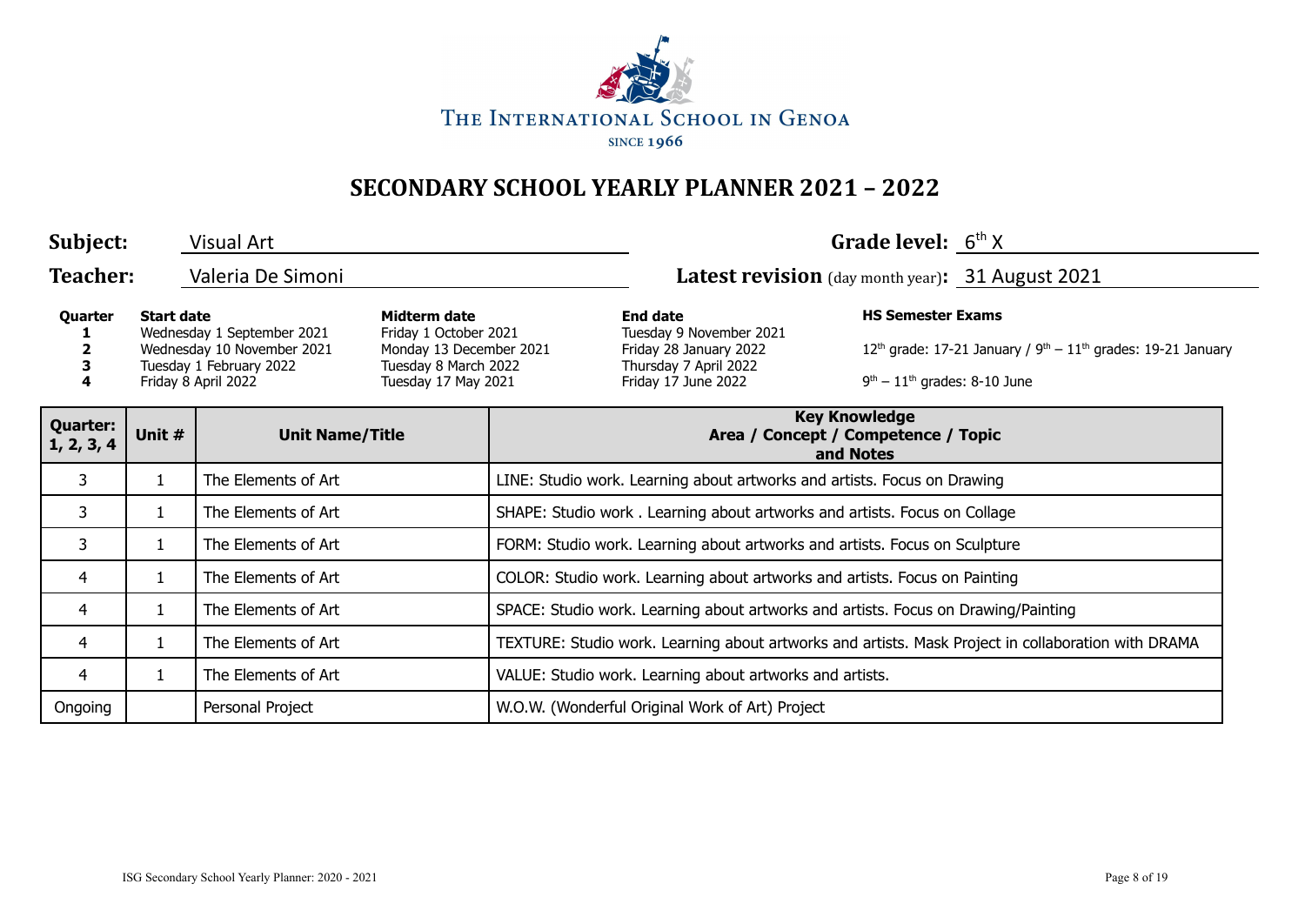

| Subject:                                                                            |        | Drama                                                    |                                                                                                                 |                                                                                                      |                                                                                                                                                                                    | Grade level: 6 <sup>th</sup> Grade |                                                                            |  |
|-------------------------------------------------------------------------------------|--------|----------------------------------------------------------|-----------------------------------------------------------------------------------------------------------------|------------------------------------------------------------------------------------------------------|------------------------------------------------------------------------------------------------------------------------------------------------------------------------------------|------------------------------------|----------------------------------------------------------------------------|--|
| <b>Teacher:</b>                                                                     |        | Dario Polmonari                                          |                                                                                                                 |                                                                                                      | Latest revision (day month year): 31 August 2021                                                                                                                                   |                                    |                                                                            |  |
| Quarter<br><b>Start date</b><br>Tuesday 1 February 2022<br>Friday 8 April 2022<br>4 |        | Wednesday 1 September 2021<br>Wednesday 10 November 2021 | Midterm date<br>Friday 1 October 2021<br>Monday 13 December 2021<br>Tuesday 8 March 2022<br>Tuesday 17 May 2021 |                                                                                                      | <b>HS Semester Exams</b><br><b>End date</b><br>Tuesday 9 November 2021<br>Friday 28 January 2022<br>Thursday 7 April 2022<br>$9th - 11th$ grades: 8-10 June<br>Friday 17 June 2022 |                                    | 12 <sup>th</sup> grade: 17-21 January / $9th - 11th$ grades: 19-21 January |  |
| <b>Quarter:</b><br>1, 2, 3, 4                                                       | Unit # | <b>Unit Name/Title</b>                                   |                                                                                                                 | <b>Key Knowledge</b><br>Area / Concept / Competence / Topic<br>and Notes                             |                                                                                                                                                                                    |                                    |                                                                            |  |
| 3                                                                                   |        | Aesthetic of Culture Folklore                            |                                                                                                                 | How narrative has changed or improved the cultural aspect of a society                               |                                                                                                                                                                                    |                                    |                                                                            |  |
| 3                                                                                   |        | Genres                                                   |                                                                                                                 | To be a storyteller and speak in public: what 's the differences between Novel, Myth, fairytale      |                                                                                                                                                                                    |                                    |                                                                            |  |
| 3                                                                                   |        | Drama                                                    |                                                                                                                 | What is Drama and why it is important for the cultural aspect of a society                           |                                                                                                                                                                                    |                                    |                                                                            |  |
| 4                                                                                   |        | ELement of acting                                        |                                                                                                                 | Exercise aimed to build confidence, to create a sense of a group, to fight judgment, to trust others |                                                                                                                                                                                    |                                    |                                                                            |  |
| 4                                                                                   |        | Element of acting II                                     |                                                                                                                 | Learn how to read for an audience, to stay on stage and successfully be in a character               |                                                                                                                                                                                    |                                    |                                                                            |  |
| 4                                                                                   |        | Narration project                                        |                                                                                                                 | From the narration of few stories read it in class, create a performance                             |                                                                                                                                                                                    |                                    |                                                                            |  |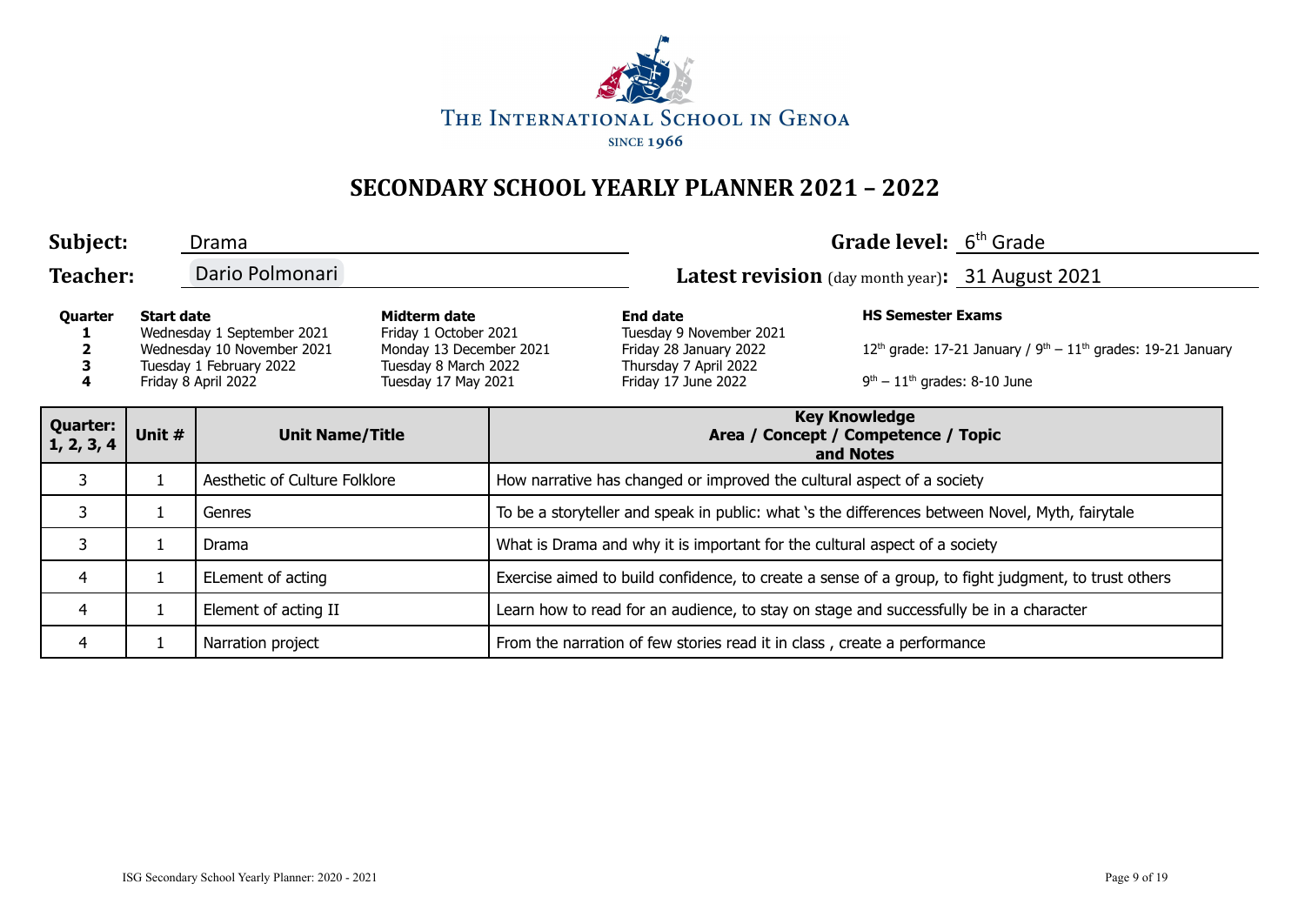

| Subject:                                            |                | Design                                                                                                                                                                                                 |  |                                                                                                                                                                                        |                                                                                                                      | Grade level: 6                                             |                                                                                                           |  |
|-----------------------------------------------------|----------------|--------------------------------------------------------------------------------------------------------------------------------------------------------------------------------------------------------|--|----------------------------------------------------------------------------------------------------------------------------------------------------------------------------------------|----------------------------------------------------------------------------------------------------------------------|------------------------------------------------------------|-----------------------------------------------------------------------------------------------------------|--|
| <b>Teacher:</b>                                     |                | Christina Koprowicz                                                                                                                                                                                    |  |                                                                                                                                                                                        | Latest revision (day month year): 31st August 2021                                                                   |                                                            |                                                                                                           |  |
| Quarter<br><b>Start date</b><br>Friday 8 April 2022 |                | Midterm date<br>Wednesday 1 September 2021<br>Friday 1 October 2021<br>Wednesday 10 November 2021<br>Monday 13 December 2021<br>Tuesday 1 February 2022<br>Tuesday 8 March 2022<br>Tuesday 17 May 2021 |  |                                                                                                                                                                                        | <b>End date</b><br>Tuesday 9 November 2021<br>Friday 28 January 2022<br>Thursday 7 April 2022<br>Friday 17 June 2022 | <b>HS Semester Exams</b><br>$9th - 11th$ grades: 8-10 June | 12 <sup>th</sup> grade: 17-21 January / $9th - 11th$ grades: 19-21 January                                |  |
| <b>Quarter:</b><br>1, 2, 3, 4                       | Unit #         | <b>Unit Name/Title</b>                                                                                                                                                                                 |  | <b>Key Knowledge</b><br>Area / Concept / Competence / Topic<br>and Notes                                                                                                               |                                                                                                                      |                                                            |                                                                                                           |  |
|                                                     |                | Personal calendar and referencing                                                                                                                                                                      |  | Characteristics of a calendar. Use of appropriate software to create a personal calendar that contains<br>text, graphics and important dates. Bibliography and referencing techniques. |                                                                                                                      |                                                            |                                                                                                           |  |
| $\mathbf{2}$                                        | $\overline{2}$ | How can we design products to support<br>someone with limited mobility                                                                                                                                 |  | Ergonomics. Assistive technology. Biomechanics. Innovative products. Prototypes and final products.                                                                                    |                                                                                                                      |                                                            |                                                                                                           |  |
| 3                                                   | 3              | How can we provide access to clean<br>water for all?                                                                                                                                                   |  | Explore ways designers can improve access to clean water. Take action by designing a solution to<br>provide access to clean water.                                                     |                                                                                                                      |                                                            |                                                                                                           |  |
| 4                                                   | $\overline{4}$ | How can we make a toy/digital game to<br>improve the life of a child in need<br>(homeless, refugee, disability or<br>dysfunctional background).                                                        |  |                                                                                                                                                                                        | to 3D printing, laser cutting, woodwork, sewing, digital game design programs.                                       |                                                            | Non-profit organisations. Children with needs. Orthographic and isometric design. Sketching. Basic skills |  |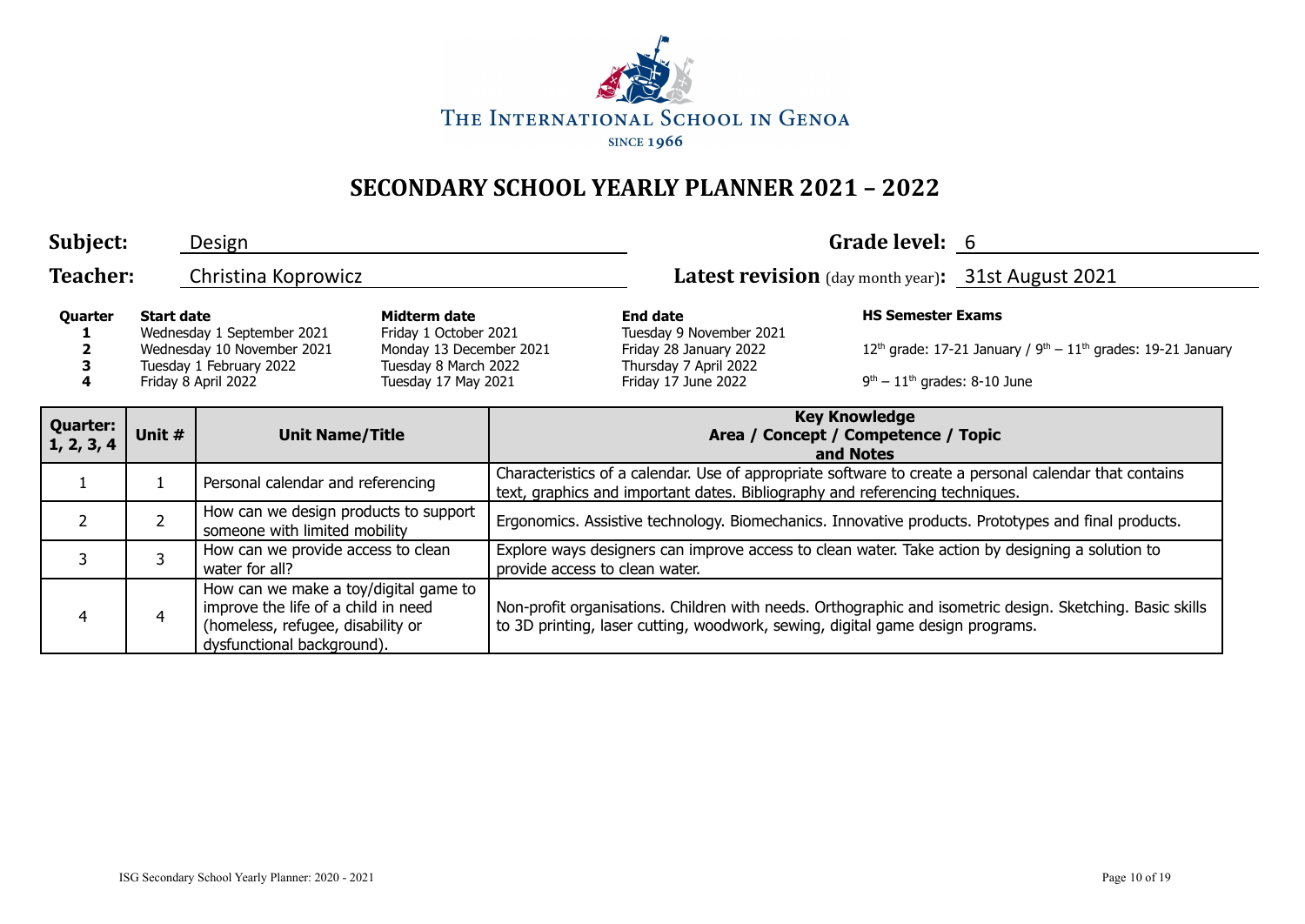

| Subject:                      |                                  | French                                                                                                                                                                                                                                             |  |                                                                                                                                    |                                                                                                                      | Grade level: 6                                             |                                                                                                      |  |
|-------------------------------|----------------------------------|----------------------------------------------------------------------------------------------------------------------------------------------------------------------------------------------------------------------------------------------------|--|------------------------------------------------------------------------------------------------------------------------------------|----------------------------------------------------------------------------------------------------------------------|------------------------------------------------------------|------------------------------------------------------------------------------------------------------|--|
| <b>Teacher:</b>               |                                  | Virginia Briganti                                                                                                                                                                                                                                  |  |                                                                                                                                    | <b>Latest revision</b> (day month year): $30/08/2021$                                                                |                                                            |                                                                                                      |  |
| Quarter<br>3<br>4             |                                  | <b>Start date</b><br>Midterm date<br>Friday 1 October 2021<br>Wednesday 1 September 2021<br>Wednesday 10 November 2021<br>Monday 13 December 2021<br>Tuesday 1 February 2022<br>Tuesday 8 March 2022<br>Friday 8 April 2022<br>Tuesday 17 May 2021 |  |                                                                                                                                    | <b>End date</b><br>Tuesday 9 November 2021<br>Friday 28 January 2022<br>Thursday 7 April 2022<br>Friday 17 June 2022 | <b>HS Semester Exams</b><br>$9th - 11th$ grades: 8-10 June | $12th$ grade: 17-21 January / $9th - 11th$ grades: 19-21 January                                     |  |
| <b>Quarter:</b><br>1, 2, 3, 4 | Unit #<br><b>Unit Name/Title</b> |                                                                                                                                                                                                                                                    |  | <b>Key Knowledge</b><br>Area / Concept / Competence / Topic<br>and Notes                                                           |                                                                                                                      |                                                            |                                                                                                      |  |
| $\mathbf{1}$                  | 0                                | Bonjour                                                                                                                                                                                                                                            |  | Spelling words, classroom vocabulary, the alphabet                                                                                 |                                                                                                                      |                                                            |                                                                                                      |  |
|                               | $\mathbf{1}$                     | La famille Cousteau                                                                                                                                                                                                                                |  | Greetings, asking and answering basic questions, numbers, family vocabulary, colours, correct intonation                           |                                                                                                                      |                                                            |                                                                                                      |  |
| $\overline{2}$                | $\overline{2}$                   | Au revoir!                                                                                                                                                                                                                                         |  | Saying goodbye, describing people and objects, introducing people, expressing likes and dislikes,<br>describing routine activities |                                                                                                                      |                                                            |                                                                                                      |  |
|                               | 3                                | Bon vol!                                                                                                                                                                                                                                           |  | Transportations, introducing one's family, expressing likes and dislikes, food vocabulary                                          |                                                                                                                      |                                                            |                                                                                                      |  |
| 3                             | 4                                | Une nouvelle maison!                                                                                                                                                                                                                               |  | Locating objects and people, expressing feelings, asking and giving explanations, describing houses and<br>furniture               |                                                                                                                      |                                                            |                                                                                                      |  |
|                               | 5                                | Vive la neige!                                                                                                                                                                                                                                     |  | counting, talking about birthdays                                                                                                  | Talking about the weather, identify the months and seasons, describing winter sports and activities,                 |                                                            |                                                                                                      |  |
| 4                             | 6                                | Cap sur le soleil<br>and activities                                                                                                                                                                                                                |  |                                                                                                                                    |                                                                                                                      |                                                            | Expressing feelings, describing clothes, parts of the body and how people are dressed, summer sports |  |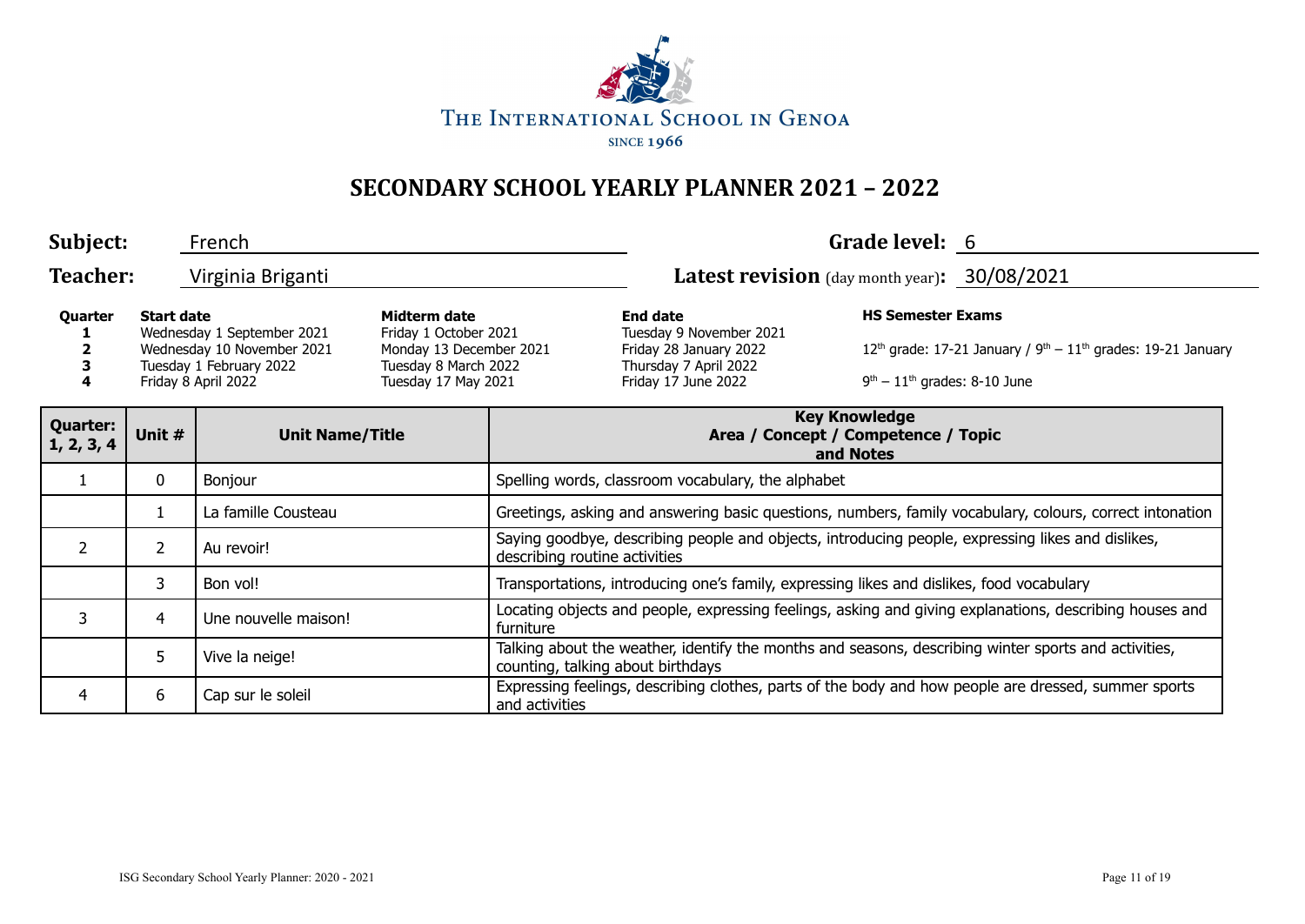

| Subject:                                     | Italian B      |                                                                                                                                                                                                                                                    |  |                                                                                                                                       | Grade level: 6                                                                                                       |                                                                                                                                |  |  |  |
|----------------------------------------------|----------------|----------------------------------------------------------------------------------------------------------------------------------------------------------------------------------------------------------------------------------------------------|--|---------------------------------------------------------------------------------------------------------------------------------------|----------------------------------------------------------------------------------------------------------------------|--------------------------------------------------------------------------------------------------------------------------------|--|--|--|
| <b>Teacher:</b>                              |                | Virginia Briganti                                                                                                                                                                                                                                  |  |                                                                                                                                       | <b>Latest revision</b> (day month year): 30/08/2021                                                                  |                                                                                                                                |  |  |  |
| Quarter<br>$\overline{\mathbf{2}}$<br>3<br>4 |                | <b>Start date</b><br>Midterm date<br>Wednesday 1 September 2021<br>Friday 1 October 2021<br>Wednesday 10 November 2021<br>Monday 13 December 2021<br>Tuesday 1 February 2022<br>Tuesday 8 March 2022<br>Friday 8 April 2022<br>Tuesday 17 May 2021 |  |                                                                                                                                       | <b>End date</b><br>Tuesday 9 November 2021<br>Friday 28 January 2022<br>Thursday 7 April 2022<br>Friday 17 June 2022 | <b>HS Semester Exams</b><br>$12th$ grade: 17-21 January / $9th - 11th$ grades: 19-21 January<br>$9th - 11th$ grades: 8-10 June |  |  |  |
| <b>Quarter:</b><br>1, 2, 3, 4                | Unit #         | <b>Unit Name/Title</b>                                                                                                                                                                                                                             |  | <b>Key Knowledge</b><br>Area / Concept / Competence / Topic<br>and Notes                                                              |                                                                                                                      |                                                                                                                                |  |  |  |
| $\mathbf{1}$                                 | $\mathbf{0}$   | Pronti? Via!                                                                                                                                                                                                                                       |  |                                                                                                                                       | Asking and answering questions, understanding classroom instructions, the alphabet                                   |                                                                                                                                |  |  |  |
|                                              | 1              | Nuovi amici                                                                                                                                                                                                                                        |  |                                                                                                                                       | Introductions and greetings / adjectives, numbers, first basic verbs, nouns, formal and informal registers           |                                                                                                                                |  |  |  |
|                                              | $\overline{2}$ | Tu chi sei?                                                                                                                                                                                                                                        |  | prepositions                                                                                                                          |                                                                                                                      | Describing physical appearance, expressing preferences / negative sentences, conjunctions, adverbs,                            |  |  |  |
| 2                                            | 3              | Musica che passione!                                                                                                                                                                                                                               |  |                                                                                                                                       |                                                                                                                      | Daily activities, numbers >100 / definite articles, regular verbs in the present tense                                         |  |  |  |
|                                              | $\overline{4}$ | Che look hai?                                                                                                                                                                                                                                      |  | Writing on the internet, asking questions on appearance, enquiring / reflexive verbs, indefinite articles                             |                                                                                                                      |                                                                                                                                |  |  |  |
|                                              | 5              | La magia del cinema                                                                                                                                                                                                                                |  | Expressing likes and dislikes, describing a movie, locating people and objects / irregular verbs,<br>prepositions                     |                                                                                                                      |                                                                                                                                |  |  |  |
| 3                                            | 6              | Questioni di famiglia                                                                                                                                                                                                                              |  | Telling the time, describing one's family, writing a comic / irregular verbs, possessive adjectives, ordinal<br>numbers               |                                                                                                                      |                                                                                                                                |  |  |  |
|                                              | $\overline{7}$ | Ricerche in rete                                                                                                                                                                                                                                   |  | Navigating the internet, writing and solving a rebus / articulate prepositions, the imperative tense                                  |                                                                                                                      |                                                                                                                                |  |  |  |
|                                              | 8              | Musica è vita                                                                                                                                                                                                                                      |  | Describing music genres, writing a biography, locating events over time / the narrative present,<br>identifying the subject of a verb |                                                                                                                      |                                                                                                                                |  |  |  |
| 4                                            | 9              | Per chi tifi?                                                                                                                                                                                                                                      |  | the gerund                                                                                                                            |                                                                                                                      | Talking about sports and athletes, writing a sports' article / ordinal numbers, the progressive present,                       |  |  |  |
|                                              | 10             | Cinema: giovani stelle                                                                                                                                                                                                                             |  |                                                                                                                                       |                                                                                                                      | Talking in the past tense, using body language, famous Italian actors / the past tense, the superlative                        |  |  |  |
|                                              |                | ISG Secondary School Yearly Planner: 2020 - 2021                                                                                                                                                                                                   |  |                                                                                                                                       |                                                                                                                      | Page 12 of 19                                                                                                                  |  |  |  |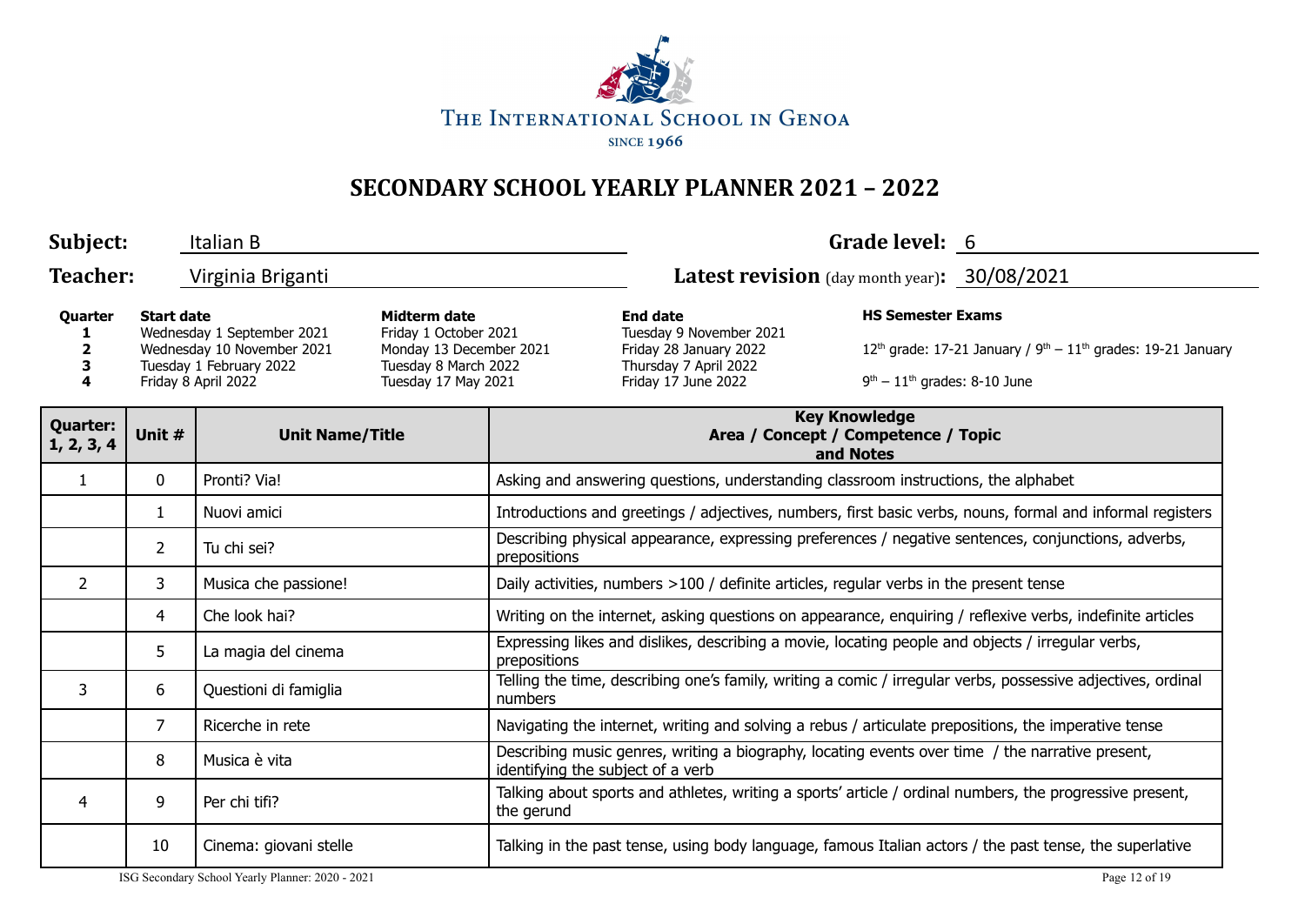

| Subject:                      |                                                                                                                                                                                                                                                    | Science                            |  |                                                                                                                                                                                               |                                                                                                                                | Grade level: 6                                                                      |  |
|-------------------------------|----------------------------------------------------------------------------------------------------------------------------------------------------------------------------------------------------------------------------------------------------|------------------------------------|--|-----------------------------------------------------------------------------------------------------------------------------------------------------------------------------------------------|--------------------------------------------------------------------------------------------------------------------------------|-------------------------------------------------------------------------------------|--|
| <b>Teacher:</b>               |                                                                                                                                                                                                                                                    | Christina Koprowicz                |  |                                                                                                                                                                                               |                                                                                                                                | Latest revision (day month year): 31st August 2021                                  |  |
| Quarter<br>4                  | <b>Start date</b><br>Midterm date<br>Wednesday 1 September 2021<br>Friday 1 October 2021<br>Monday 13 December 2021<br>Wednesday 10 November 2021<br>Tuesday 8 March 2022<br>Tuesday 1 February 2022<br>Friday 8 April 2022<br>Tuesday 17 May 2021 |                                    |  | <b>End date</b><br>Tuesday 9 November 2021<br>Friday 28 January 2022<br>Thursday 7 April 2022<br>Friday 17 June 2022                                                                          | <b>HS Semester Exams</b><br>$12th$ grade: 17-21 January / $9th - 11th$ grades: 19-21 January<br>$9th - 11th$ grades: 8-10 June |                                                                                     |  |
| <b>Quarter:</b><br>1, 2, 3, 4 | Unit #                                                                                                                                                                                                                                             | <b>Unit Name/Title</b>             |  | <b>Key Knowledge</b><br>Area / Concept / Competence / Topic<br>and Notes                                                                                                                      |                                                                                                                                |                                                                                     |  |
|                               |                                                                                                                                                                                                                                                    | What changes?                      |  | Different types of materials. How materials can be changed. Physical and chemical properties. Changes<br>of state. Physical and chemical changes. Purity. Separating materials. Distillation. |                                                                                                                                |                                                                                     |  |
| $\overline{2}$                | $\overline{2}$                                                                                                                                                                                                                                     | How do living things work?         |  | Characteristics of living things. Kingdom of organisms. Specialised forms and functions of living things.<br>Cell structure and function. Microscope use and preparing slides.                |                                                                                                                                |                                                                                     |  |
| 3                             | 3                                                                                                                                                                                                                                                  | How can we study the living world? |  | Ecosystems. Biotic and Abiotic factors. Scientific innovations. Sustainability.                                                                                                               |                                                                                                                                |                                                                                     |  |
| 4                             | 4                                                                                                                                                                                                                                                  | Where do we fit into the world?    |  |                                                                                                                                                                                               |                                                                                                                                | Solar system. Gravity. Earth's spheres. Structure of our planet. Space exploration. |  |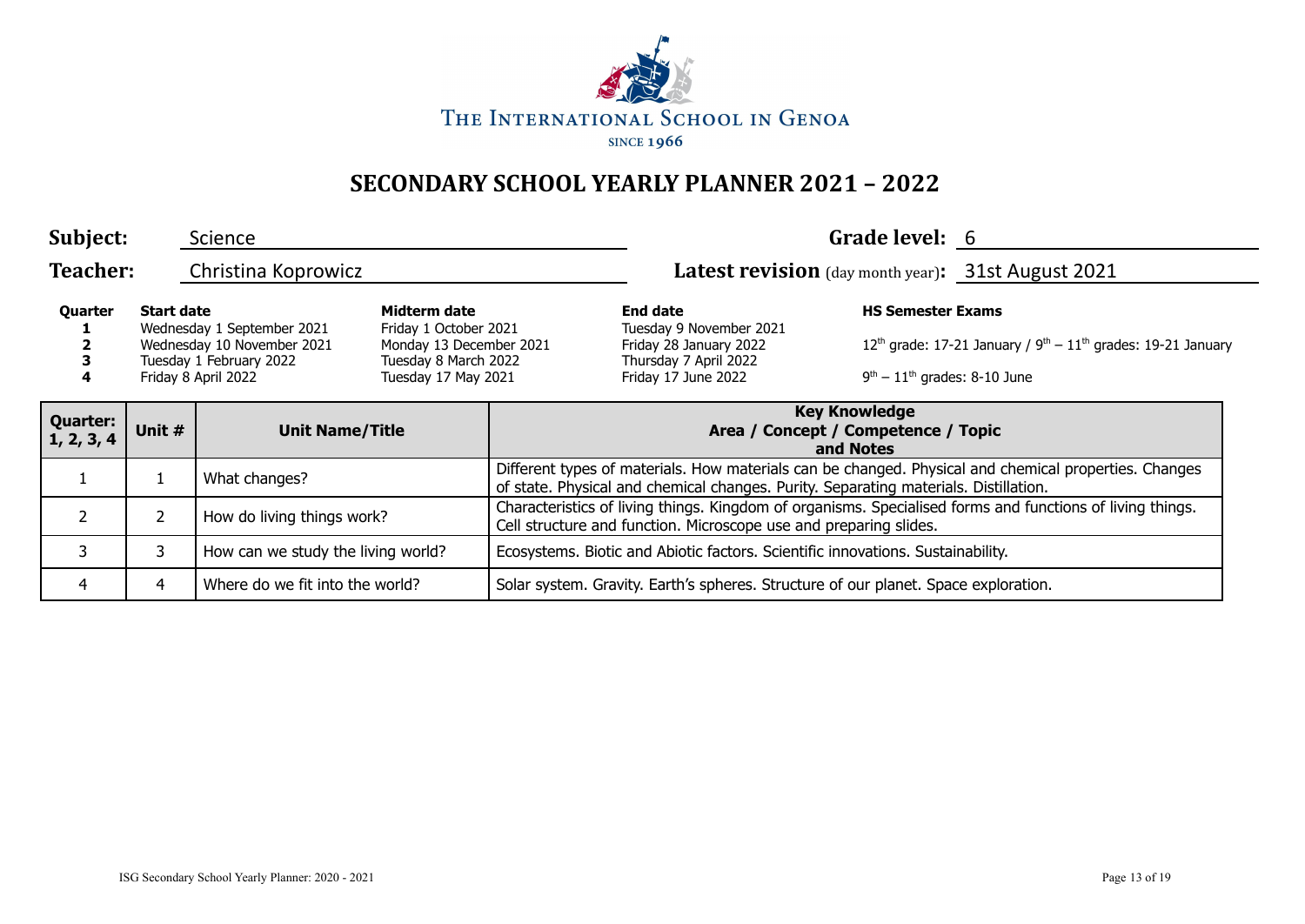

| Subject:                      | <b>Music</b>                                                                                                                    |                                                        |  |                                                                                                                                                                                                                                                                                                                               | Grade level: 6                                                                                                       |                                                                                                                                                         |  |  |
|-------------------------------|---------------------------------------------------------------------------------------------------------------------------------|--------------------------------------------------------|--|-------------------------------------------------------------------------------------------------------------------------------------------------------------------------------------------------------------------------------------------------------------------------------------------------------------------------------|----------------------------------------------------------------------------------------------------------------------|---------------------------------------------------------------------------------------------------------------------------------------------------------|--|--|
| <b>Teacher:</b>               |                                                                                                                                 | Silvia Manfredi                                        |  |                                                                                                                                                                                                                                                                                                                               | <b>Latest revision</b> (day month year): 30 August 2021                                                              |                                                                                                                                                         |  |  |
| Quarter<br>4                  | <b>Start date</b><br>Wednesday 1 September 2021<br>Wednesday 10 November 2021<br>Tuesday 1 February 2022<br>Friday 8 April 2022 |                                                        |  | Midterm date<br>Friday 1 October 2021<br>Monday 13 December 2021<br>Tuesday 8 March 2022<br>Tuesday 17 May 2021                                                                                                                                                                                                               | <b>End date</b><br>Tuesday 9 November 2021<br>Friday 28 January 2022<br>Thursday 7 April 2022<br>Friday 17 June 2022 | <b>HS Semester Exams</b><br>$12^{th}$ grade: 17-21 January / 9 <sup>th</sup> – 11 <sup>th</sup> grades: 19-21 January<br>$9th - 11th$ grades: 8-10 June |  |  |
| <b>Quarter:</b><br>1, 2, 3, 4 | Unit #                                                                                                                          | <b>Unit Name/Title</b>                                 |  | <b>Key Knowledge</b><br>Area / Concept / Competence / Topic<br>and Notes                                                                                                                                                                                                                                                      |                                                                                                                      |                                                                                                                                                         |  |  |
| $1 - 2$                       |                                                                                                                                 | Music reading and<br>instrumental/vocal<br>performance |  | The Staff Notes and Pitches, Treble Clef and Staff, The Grand Staff, Ledger Lines, Note Values, Measure, Bar Line and<br>Double Bar, Time Signature and Note Values Whole, Half and Quarter Rests, 2/4 and 3/4 Time Signature, Dotted Half<br>Note, Eastman Counting System, Preparation and performance of a piece of music. |                                                                                                                      |                                                                                                                                                         |  |  |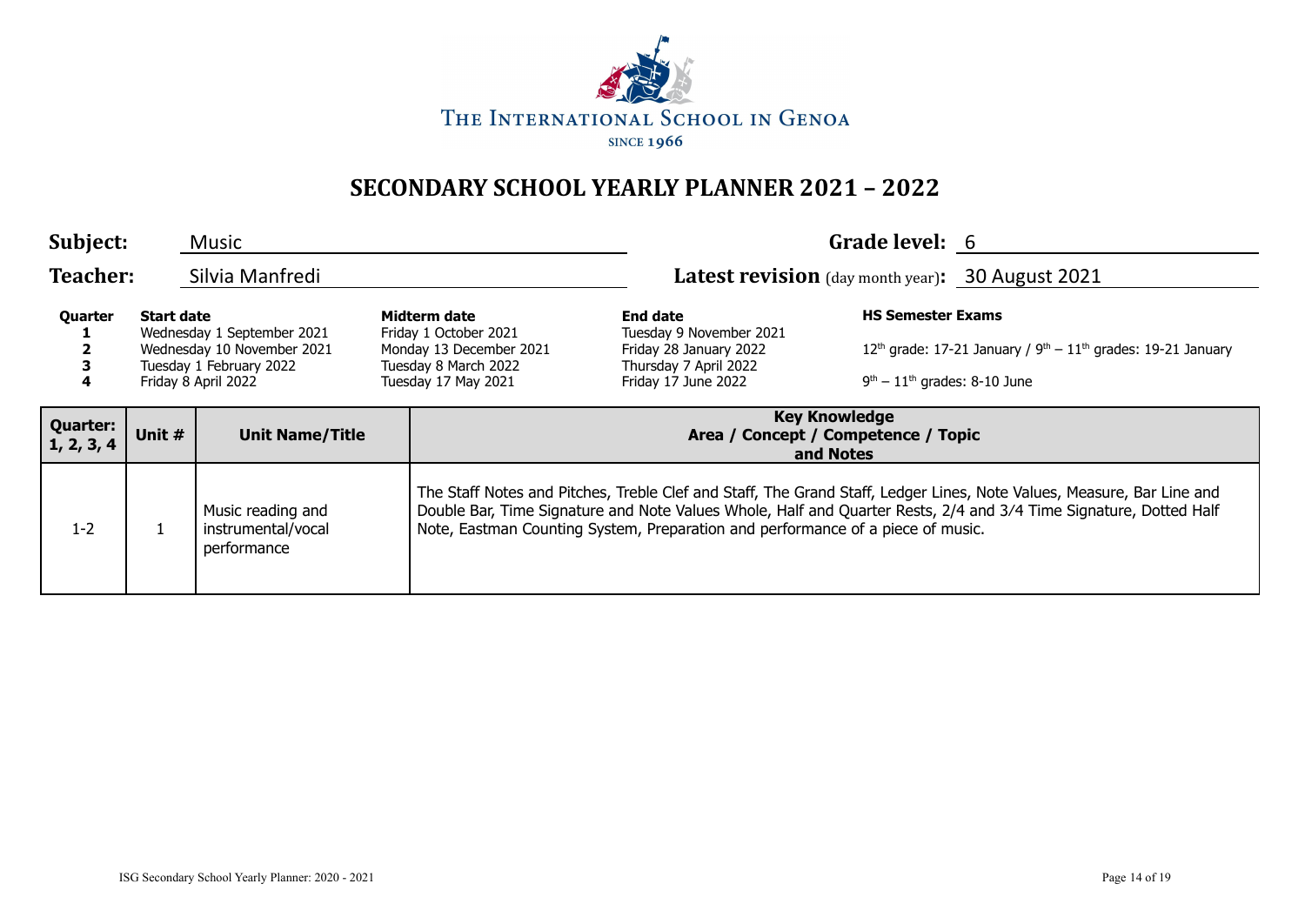

| Subject:            | English Language and Literature A                                                                                               |                                                                                                                 |                                                                                                                      | <b>Grade level:</b> 9th grade                              |                                                                            |
|---------------------|---------------------------------------------------------------------------------------------------------------------------------|-----------------------------------------------------------------------------------------------------------------|----------------------------------------------------------------------------------------------------------------------|------------------------------------------------------------|----------------------------------------------------------------------------|
| <b>Teacher:</b>     | Eric Stam                                                                                                                       |                                                                                                                 | <b>Latest revision</b> (day month year): August 2021                                                                 |                                                            |                                                                            |
| <b>Quarter</b><br>4 | <b>Start date</b><br>Wednesday 1 September 2021<br>Wednesday 10 November 2021<br>Tuesday 1 February 2022<br>Friday 8 April 2022 | Midterm date<br>Friday 1 October 2021<br>Monday 13 December 2021<br>Tuesday 8 March 2022<br>Tuesday 17 May 2021 | <b>End date</b><br>Tuesday 9 November 2021<br>Friday 28 January 2022<br>Thursday 7 April 2022<br>Friday 17 June 2022 | <b>HS Semester Exams</b><br>$9th - 11th$ grades: 8-10 June | 12 <sup>th</sup> grade: 17-21 January / $9th - 11th$ grades: 19-21 January |

| <b>Quarter:</b>      |   |                                                                           | <b>Key Knowledge</b>                                                                                                            | Unit Dates (day month) |               |                   |
|----------------------|---|---------------------------------------------------------------------------|---------------------------------------------------------------------------------------------------------------------------------|------------------------|---------------|-------------------|
| Unit #<br>1, 2, 3, 4 |   | <b>Unit Name</b>                                                          | Area / Concept / Competence / Topic<br>and Notes                                                                                | <b>Start</b>           | <b>Review</b> | <b>Assessment</b> |
|                      |   | A Deep Study of Character                                                 | Character, genre, self-expression, setting                                                                                      | September 1            |               | October 22        |
| 1&2                  |   | Personal Narrative: Crafting Powerful<br>Life Stories                     | Audience imperatives, context, point of view                                                                                    | October 25             |               | December 3        |
|                      | 3 | Social Issues Book Clubs                                                  | Aspects of texts, organizational structures, varying<br>vocabulary                                                              | December 6             |               | January 28        |
|                      | 4 | The Literary Essay: From Character to<br>Compare/Contrast                 | Creator's choices, stylistic choices, using appropriate register<br>and style                                                   | January 31             |               | March 18          |
| 3&4                  | 5 | Tapping the Power of Nonfiction                                           | Opinions and ideas, referencing and formatting tools, syntax<br>and punctuation                                                 | March 21               |               | April 29          |
| 4                    | 6 | Research-Based Information Writing:<br>Books, Websites, and Presentations | Similarities and differences between texts, using details to<br>support ideas, verbal and non-verbal presentation<br>techniques | May 2                  |               | June 17           |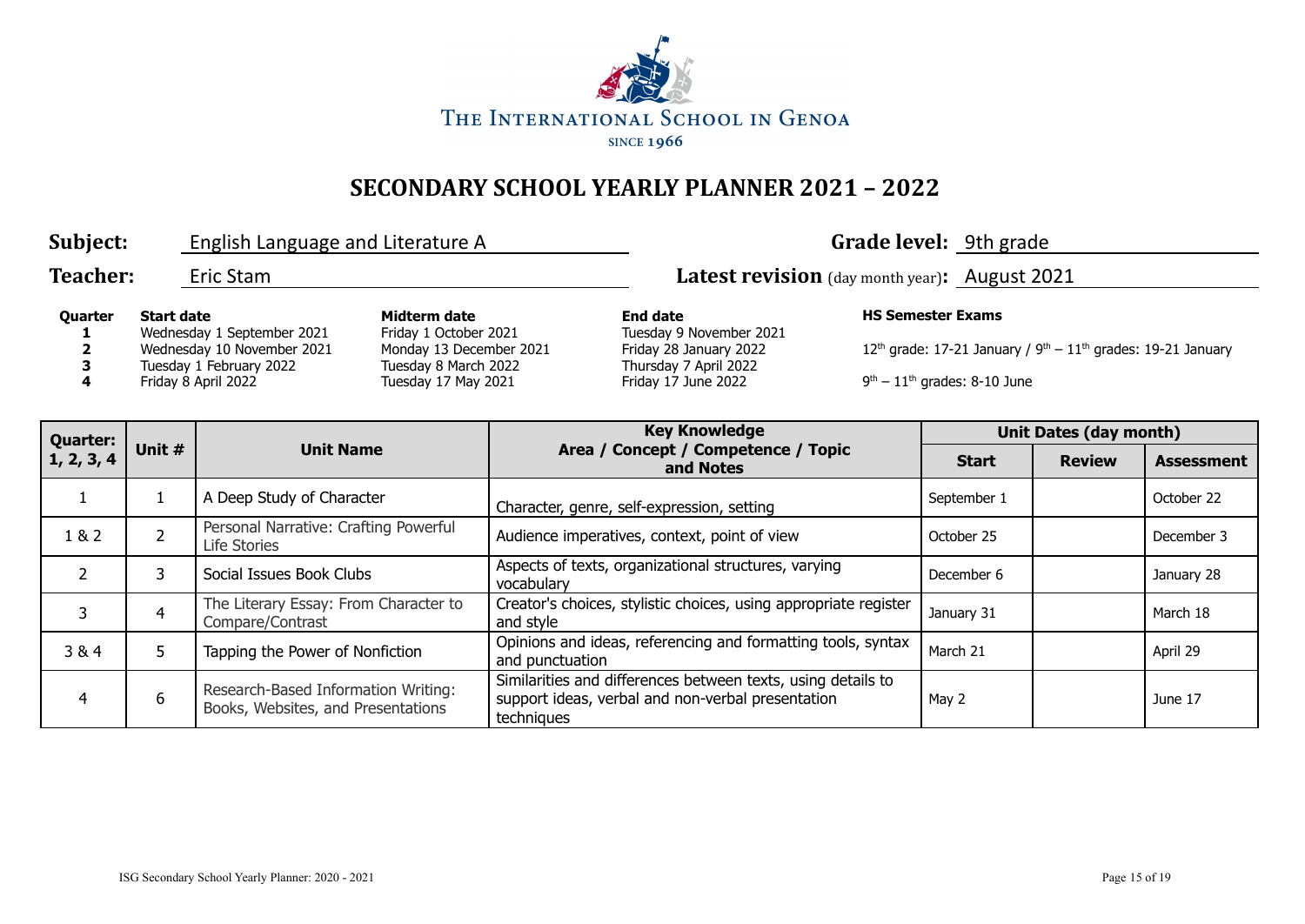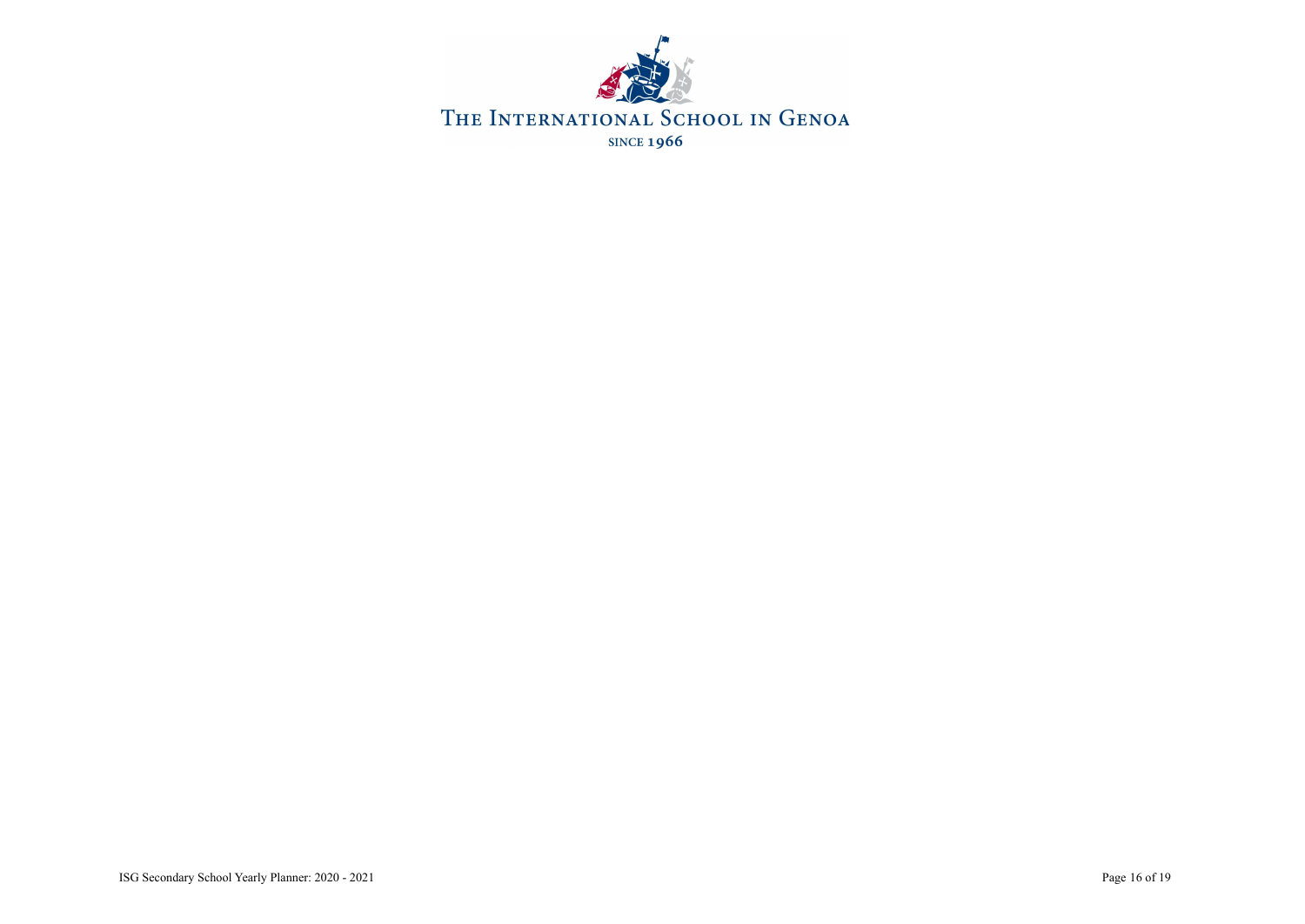

| Subject:                      |                                            | Spanish B                                                     |                            |                                                                                                                                              |                                            | Grade level: 6                                                                      |  |  |  |
|-------------------------------|--------------------------------------------|---------------------------------------------------------------|----------------------------|----------------------------------------------------------------------------------------------------------------------------------------------|--------------------------------------------|-------------------------------------------------------------------------------------|--|--|--|
| <b>Teacher:</b>               |                                            | María Elena Cabrerizo del Saz                                 |                            |                                                                                                                                              | <b>Latest revision</b> (day month)         | year): August, 31st                                                                 |  |  |  |
| Quart<br>er                   |                                            | <b>Midterm date</b><br><b>Start date</b>                      |                            |                                                                                                                                              | <b>End date</b>                            | <b>HS Semester Exams</b>                                                            |  |  |  |
| 1                             |                                            | Wednesday 1<br>September 2021                                 | Friday 1 October 2021      |                                                                                                                                              | Tuesday 9 November<br>2021                 |                                                                                     |  |  |  |
| $\mathbf{2}$                  |                                            | Wednesday 10<br>November 2021                                 | Monday 13 December<br>2021 |                                                                                                                                              | Friday 28 January 2022                     | 12 <sup>th</sup> grade: 17-21 January / $9^{th} - 11^{th}$<br>grades: 19-21 January |  |  |  |
| 3                             | 2022                                       | Tuesday 1 February                                            | Tuesday 8 March 2022       |                                                                                                                                              | Thursday 7 April 2022                      |                                                                                     |  |  |  |
| 4                             |                                            | Friday 8 April 2022<br>Tuesday 17 May 2021                    |                            |                                                                                                                                              | Friday 17 June 2022                        | $9th - 11th$ grades: 8-10 June                                                      |  |  |  |
| Quar<br>ter:<br>1, 2,<br>3, 4 | <b>Unit</b><br>#                           | <b>Unit Name/Title</b>                                        |                            |                                                                                                                                              |                                            | <b>Key Knowledge</b><br>Area / Concept / Competence / Topic<br>and Notes            |  |  |  |
| 1                             | $\mathbf{1}$                               | ¿CÓMO APRENDEMOS?<br>Presentaciones                           |                            |                                                                                                                                              |                                            |                                                                                     |  |  |  |
| $\mathbf{1}$                  | $\overline{2}$                             | ¿CÓMO APRENDEMOS?<br>Información personal                     |                            |                                                                                                                                              | Comunicación                               |                                                                                     |  |  |  |
| 1                             | 3                                          | ¿CÓMO APRENDEMOS?<br>El material escolar y las<br>asignaturas |                            |                                                                                                                                              | Acento, formas<br>Identidades y relaciones | GRAMÁTICA: Presente (regular) y verbos auxiliares; demostrativos                    |  |  |  |
| 1                             | 4                                          | ¿CÓMO APRENDEMOS?<br>Países de habla hispana                  |                            |                                                                                                                                              |                                            |                                                                                     |  |  |  |
| 2                             | 5                                          | ¿QUIÉN ERES?<br>Mi familia y yo                               |                            |                                                                                                                                              |                                            |                                                                                     |  |  |  |
| $\overline{2}$                | 6                                          | ¿QUIÉN ERES?<br>Los amigos                                    |                            | Conexiones<br>Construcción de significados                                                                                                   |                                            |                                                                                     |  |  |  |
| $\overline{2}$                | ¿QUIÉN ERES?<br>7<br>Descripciones físicas |                                                               |                            | Identidades y relaciones (2)<br>GRAMÁTICA: Introducción al presente irregular; pretérito perfecto; preposiciones POR, PARA, A, EN; posesivos |                                            |                                                                                     |  |  |  |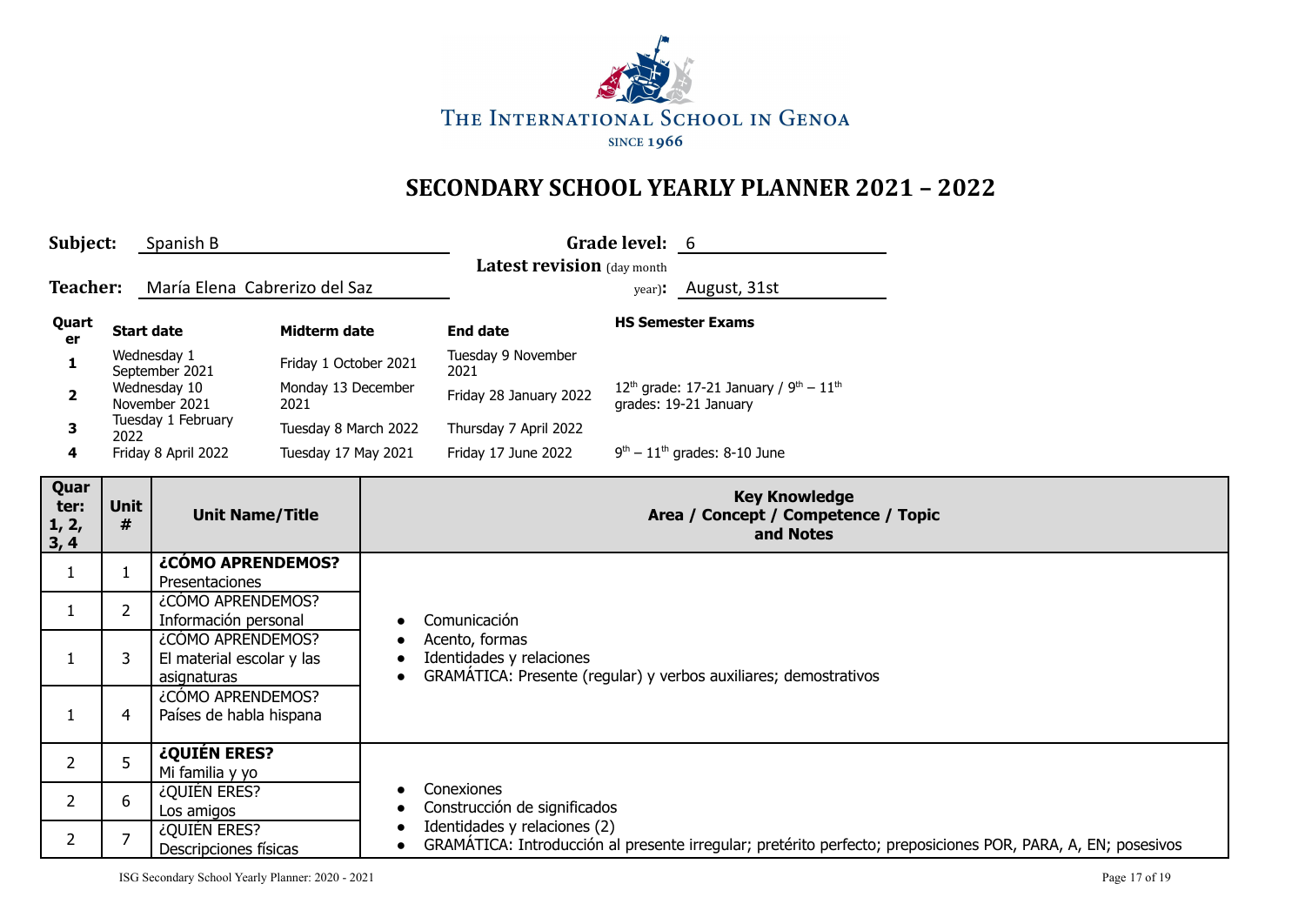

|   | 8  | ¿QUIÉN ERES?<br>Personalidad                          |                                                                                                                                                                                |  |  |  |  |  |
|---|----|-------------------------------------------------------|--------------------------------------------------------------------------------------------------------------------------------------------------------------------------------|--|--|--|--|--|
|   | q  | <b>MI RUTINA COTIDIANA.</b><br>Actividades cotidianas |                                                                                                                                                                                |  |  |  |  |  |
| 3 | 10 | MI RUTINA COTIDIANA.<br>Decir la hora                 | Cultura                                                                                                                                                                        |  |  |  |  |  |
| 3 | 11 | MI RUTINA COTIDIANA.<br>La rutina en el colegio       | Patrones y elección de palabras<br>Orientación en el espacio y en el tiempo<br>GRAMÁTICA: Futuro (perífrasis); adverbios y locuciones adverbiales de TIEMPO, MODO y FRECUENCIA |  |  |  |  |  |
| 3 | 12 | MI RUTINA COTIDIANA.<br>Las mascotas                  |                                                                                                                                                                                |  |  |  |  |  |
|   | 13 | <b>HOGAR, DULCE HOGAR.</b><br>La casa.                |                                                                                                                                                                                |  |  |  |  |  |
| 4 | 14 | HOGAR, DULCE HOGAR.<br>El concepto hogar.             | Creatividad                                                                                                                                                                    |  |  |  |  |  |
| 4 | 15 | HOGAR, DULCE HOGAR.<br>¿Campo o ciudad?               | Mensaje, destinatario<br>Orientación en el espacio y en el tiempo<br>GRAMÁTICA: Repaso presente y pretérito perfecto; Imperfecto; adverbios y locuciones adverbiales de LUGAR  |  |  |  |  |  |
| 4 | 16 | HOGAR, DULCE HOGAR.<br>Pensando en un mundo<br>mejor  |                                                                                                                                                                                |  |  |  |  |  |